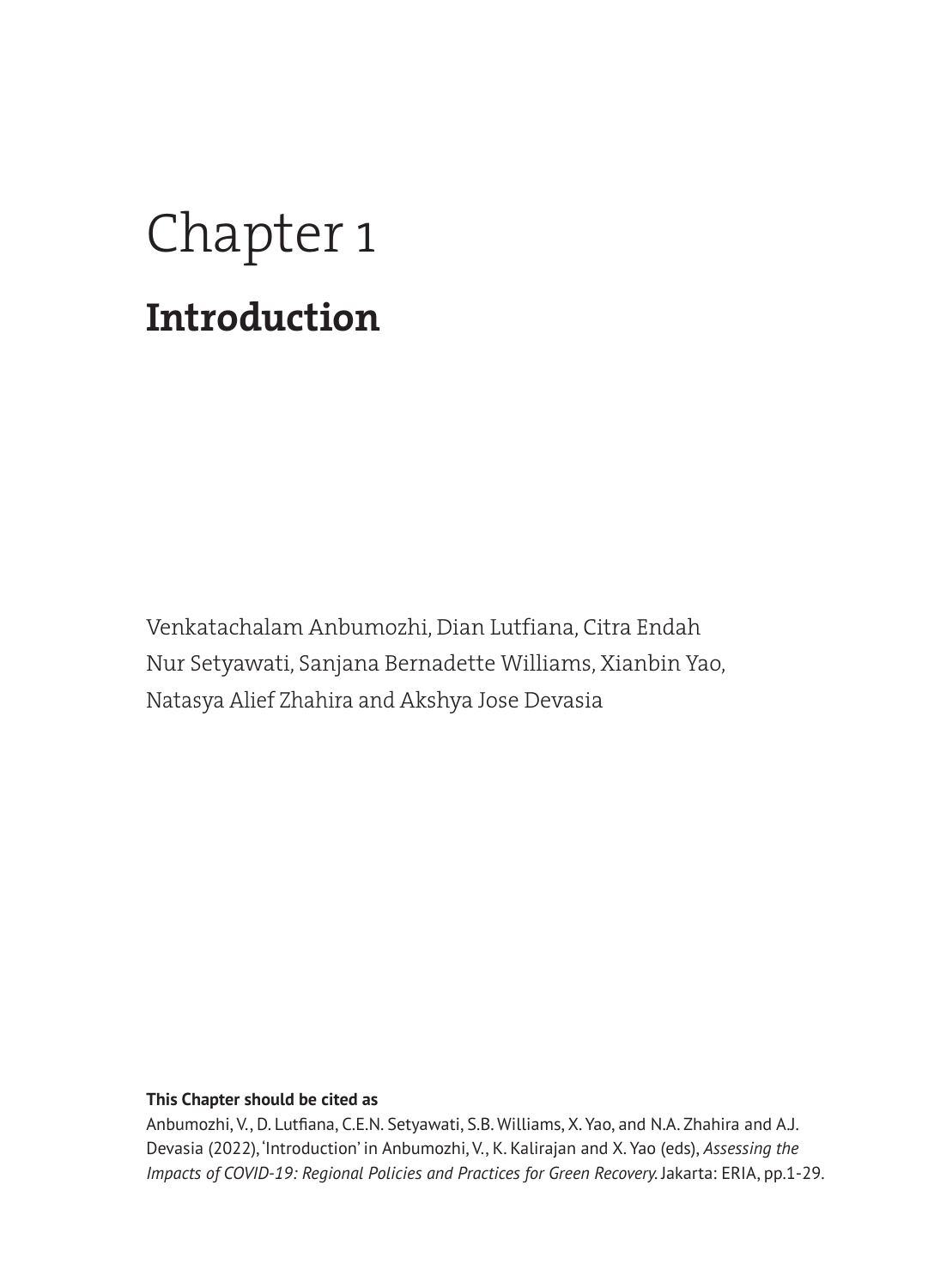# Chapter 1 **Introduction**

Venkatachalam Anbumozhi, Dian Lutfiana, Citra Endah Nur Setyawati, Sanjana Bernadette Williams, Xianbin Yao, Natasya Alief Zhahira and Akshya Jose Devasia

Economic Research Institute for ASEAN and East Asia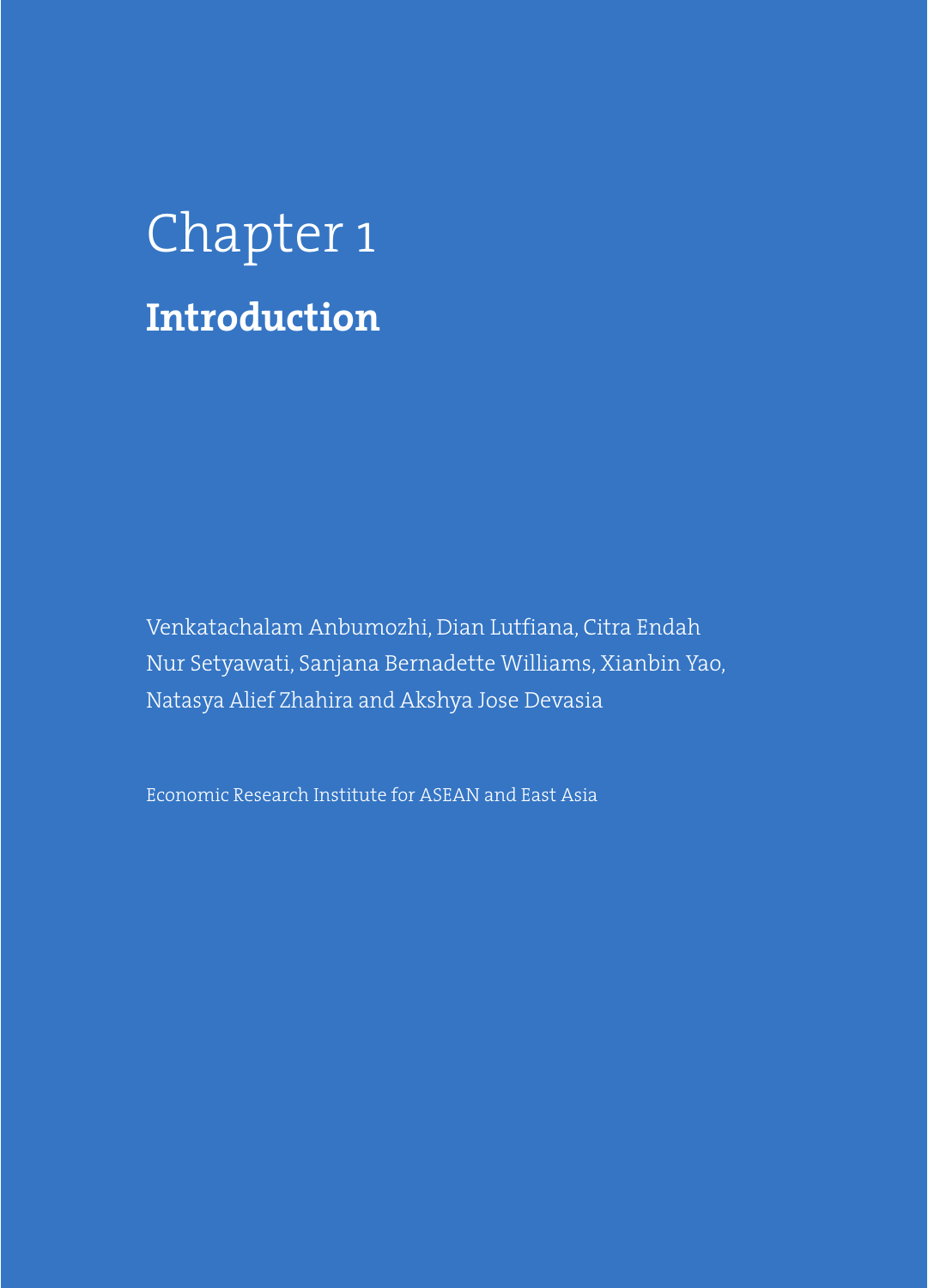### **Chapter 1: Introduction**

| 1. Navigating the COVID-19 Uncertainties and Unknowns       | ੨  |
|-------------------------------------------------------------|----|
| 2. Guiding Questions for the Regional-level Assessment      |    |
| of the Pandemic Impacts and Recovery                        | 5  |
| 3. Pandemic Lockdowns and the Economic, Social, and         |    |
| Environmental Impacts                                       | 8  |
| 4. Pandemic Exit Strategies, Economic Recovery, and         |    |
| Stimulus Packages                                           | 11 |
| 5. Policy Responses and Regional Cooperation Strategies for |    |
| Breaking the Vicious Cycle in the Post-COVID-19 Era         | 16 |
| 6. The Way Forward: Action Areas for a Smart, Low-carbon,   |    |
| and Inclusive Recovery                                      | 21 |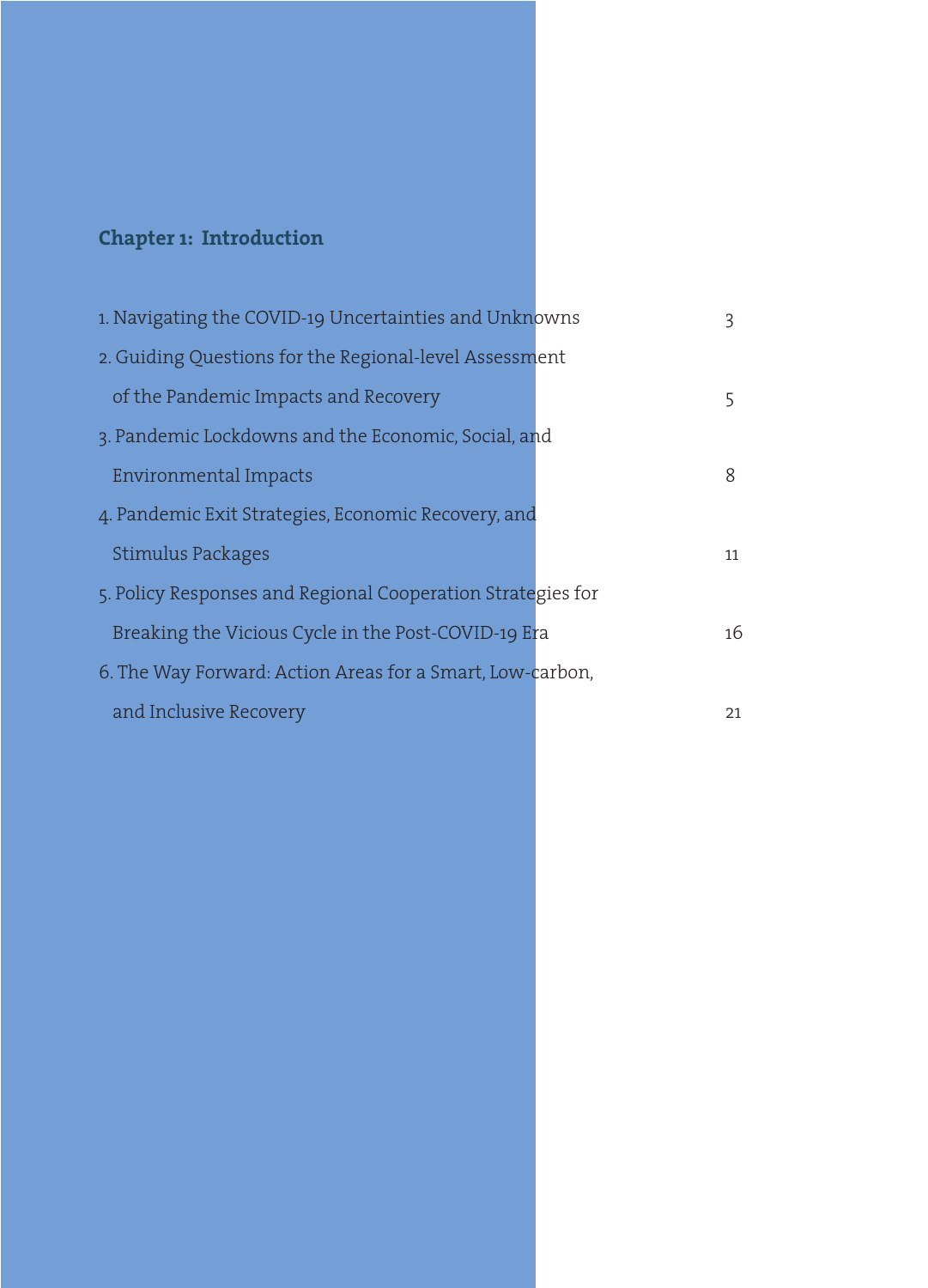#### **1. Navigating the COVID-19 Uncertainties and Unknowns**

The developing and advanced economies of the world have been structurally transformed by the COVID-19 crisis. Eighteen months into the crisis, the cumulative economic and financial impacts were estimated to be much worse than that of the 2008 global financial meltdown (Engstroem et al., 2020). Several projections (Agarwala, 2020; UNEP, 2021) have also expressed certain levels of doubt over whether Asian countries, which are progressively integrated into the global economy, could continue to grow at the pace they have previously enjoyed for more than 2 decades, in the aftermath of COVID-19. The deceleration of the region's economic growth cannot simply be ignored given the complex nature of the pandemic itself and the containment measures, as well as its impacts on supply and demand potential, production structure, and the economics of sustainable development. There are wide differences between countries in terms of their developmental stages, health infrastructure, and economic integration. As the number of countries in the Association of Southeast Asian Nations (ASEAN) and East Asia that have reached the middle-income status is increasing, reaching the high-income status needs more creativity in industrial restructuring for successfully addressing the challenge of growing inequalities within countries.

The Intergovernmental Panel on Climate Change's Sixth Assessment Report (IPCC, 2021) has categorically stated that the planet is irrevocably heading towards warming by 1.5°C in the next 2 decades. Keeping global warming below pre-industrial levels by the turn of the century was at the heart of the Paris Climate Agreement. Unchecked, and combined together with the pandemic, climate change will push 200 million people into poverty over the next 10 years, undoing the hard-won development gains of the last 3 decades (World Bank, 2021). Unless extremely deep emission cuts are undertaken by all countries immediately, climate goals are unlikely to be met by 2030. In line with this, the same IPCC report has recommended that countries strive towards net zero emissions by 2050. Achieving net zero emissions means that no additional greenhouse gases were emitted by that year. As of mid-2021, 52 countries and the European Union have pledged to meet net zero emissions targets. In total, they account for around 70% of today's global gross domestic product (GDP) and carbon dioxide  $({\rm CO}_{2})$  emissions. In the Asia-Pacific region, Japan and the Republic of Korea (hereafter, Korea) have joined the pledge for net zero emissions by 2050, whilst China aims to achieve net zero emissions by 2060. Singapore has also announced ambitious plans to achieve net zero emissions beyond 2050. Although many ASEAN Member States (AMS) have yet to set any specific targets for net zero emissions, several of them are working hard to redesign their policies towards meeting the Paris Climate Agreement targets, as expressed as nationally determined contributions (NDCs).

As countries around the world rush to repair their pandemic-battered economies, policymakers must decide what type of economic recovery they want to promote. Resetting policy measures during the pandemic recovery towards a low-carbon economy is critical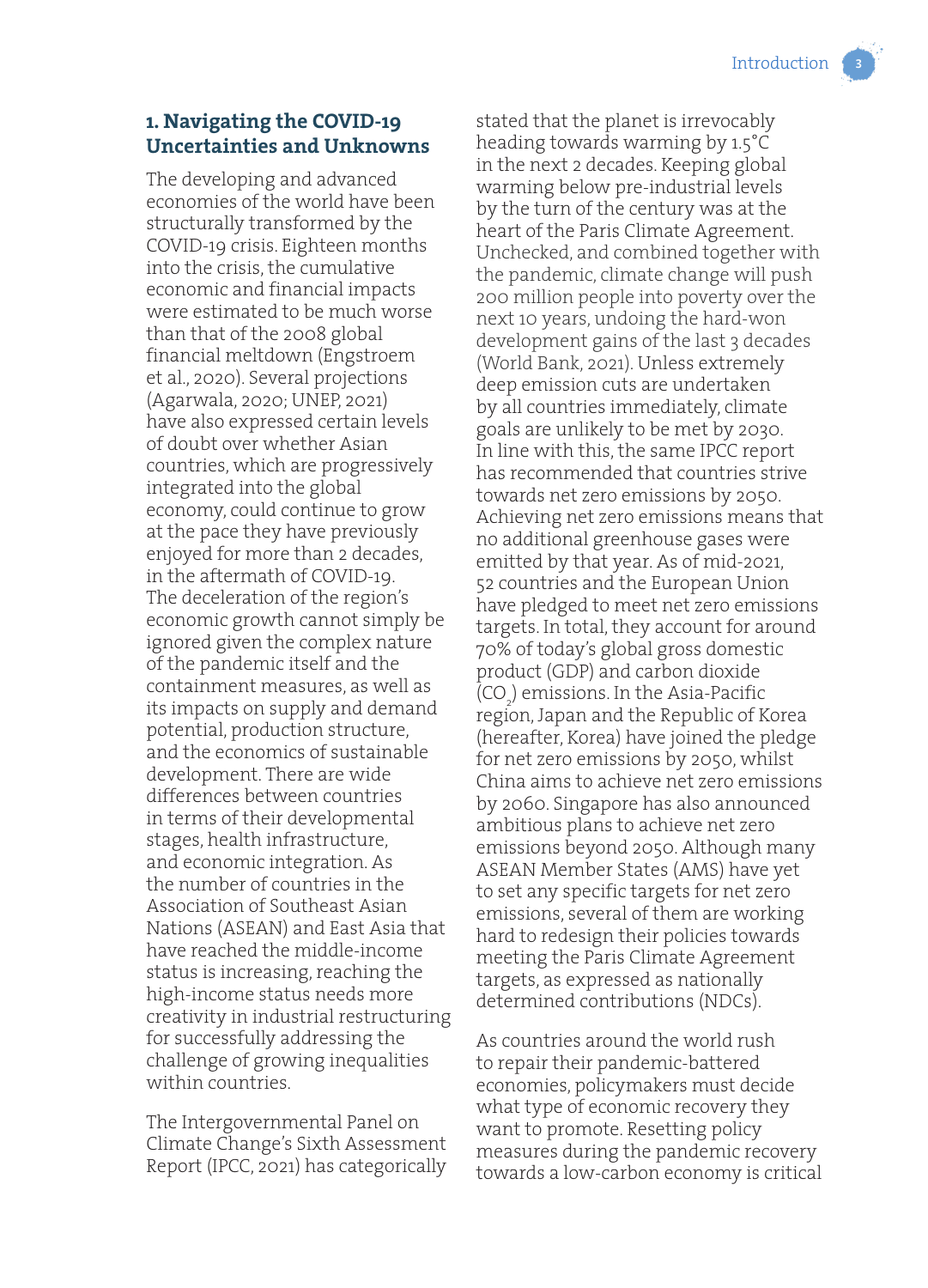for three reasons. First, all countries need to resume the battle against climate change that was interrupted by the COVID-19 pandemic. Heatwaves, droughts, floods, and cyclones have become more intense and frequent in developing countries. Recent research (IPCC, 2017) has found that the impacts of climate change on agriculture, tourism, energy demand, and labour productivity will collectively result in a loss of about 8%–11% of the world's combined annual economic growth by the end of the century. Second, stimulus policies combined with appropriate skill development programmes can generate more jobs in lowcarbon sectors, such as renewable energy and resource-efficient services development. For example, Garrett-Peltier (2017) and Engstroem et al. (2020) found that every US\$1 million spent on renewable energy created 7.5 full-time jobs and every US\$1 million spent on energy efficiency created 7.2 full-time jobs, which is significantly more than the 2.7 jobs generated from the same investment in fossil fuels in the 2008 financial stimulus packages. Third, policies that support internalising externalities, such as carbon pricing, can strengthen the long-term competitiveness of industries in developing countries that cater to the needs of consumers in advanced economies, who increasingly demand climate-smart, environment-friendly products (WEF, 2020; Cable, 2016). Setting the right policies would also ensure foreign direct investments from the growing number of multinational companies that have made public commitments to move towards a net zero future (ETC, 2020). However, the economic recovery measures announced by several economies have not been well harmonised to combat climate change and achieve co-benefits, such as job creation and social inclusion (Vivid Economics, 2021). Placing these countries on a low-carbon green growth pathway requires coordinated risk mitigation policies and investment enablers. Pandemic plans will also need to carefully factor in addressing existing inequalities

and vulnerabilities in countries, now further exacerbated by COVID-19 impacts.

Governments across ASEAN and East Asia have deployed a significant amount of emergency capital in response to the pandemic, with an initial focus on protecting lives and livelihoods. Further, the linkages between health impacts and climate change are becoming more evident. The pandemic has its own impacts, but it has also created new, once-in-a-generation opportunities for implementing hard reforms towards green growth that will require simultaneous technology, regulatory policy, and financing innovations, as well as sectorspecific actions to tackle climate change and maintain the competitiveness of industries.

The European and Korean pandemic recovery packages provide a basic framework for low-carbon green growth with the core components being the promotion of low-emission and pollution abatement technologies and climate-resilient infrastructure in addition to leveraging public and private finance to invest in clean energy and infrastructure. The European Green New Deal type stimulus packages and their variants for economic recovery involve a comprehensive range of measures and initiatives to speed the transition of the economy and society towards a low-carbon and resilient future. These include a range of reforms to taxes and subsidies; tax credits and incentives for investment in renewables and lowcarbon technologies; enhancing electricity network connections; incentivising the uptake of electric vehicles and the installation of charging stations; clean energy infrastructure and energy-efficient buildings; sustainable agriculture; upgrading the resilience of existing infrastructure to severe weather events; improving climate change-related disaster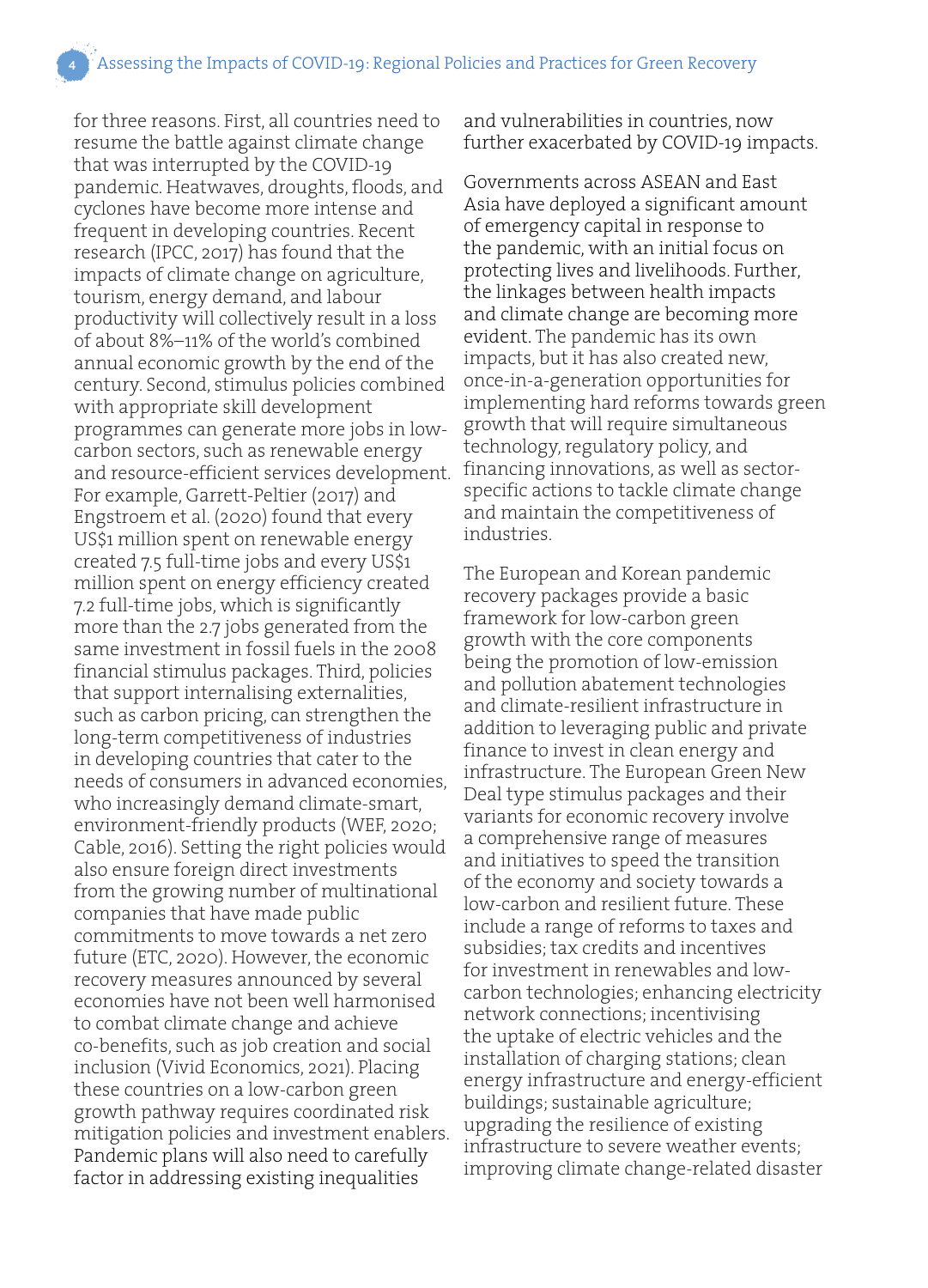preparedness; leveraging investment and lending for supporting the transition to a low-carbon economy; education, training and research and development focused on green growth; and the development of standards, codes, and regulations that support this transition.

Hence, a number of obstacles stand in the way of the effective implementation of a green recovery. Amongst the most important is the fact that existing policy frameworks and economic interests continue to be geared towards the conventional economic growth pattern, which is always coupled with increased carbon emissions. Inadvertently or not, this creates misalignment between existing regional policy frameworks, such as the ASEAN Economic Community (AEC), Regional Comprehensive Economic Partnership (RCEP), ASEAN Plan of Action for Energy Cooperation (APAEC), hindering the progress towards meeting global commitments such as the Paris Climate Agreement and the 2030 Agenda. The urgency for addressing climate change also requires ambition and the coordination of economic recovery policy responses, but in practice, there is no single standard to judge the adequacy of existing commitments and the design of recovery packages.

However, the ways in which economic recovery packages, new policy commitments, and technological change have produced real changes towards decarbonisation during the pandemic period is central to the future of sustainable economic growth. The level of commitment to fighting climate change and accelerating green growth has never been higher, but for the moment there remains a visible gap between growing carbon emissions and the needed investment and policy reforms. This book explores how and when this aspirational gap might be narrowed in the aftermath of the pandemic. The individual chapters, which are basically country-level

assessments of the pandemic responses, are based on three major questions: First, how rapid and widespread is the economic recovery, given the different rates of vaccination and the spread of the virus, and are the policies and investment coming through to make it a sustainable one? Second, how close do the current economic recovery packages get the region towards the target of limiting global warming, whilst accelerating economic growth? Third, what more needs to be done, and which parts of the economic system need focus in terms of changes in the energy mix, technologies, capital, and trade flows across the border?

#### **2. Guiding Questions for the Regional-level Assessment of the Pandemic Impacts and Recovery**

There are different lenses through which to view the social impacts, economic recovery, and decarbonization in the post-pandemic era. A near-term perspective market for low-carbon goods and services could be tied with uneven recovery from the COVID-19 pandemic, which – in the absence of sufficiently rapid changes in the way that we use and consume energy and raw materials – is pushing up demand not only for renewables but for all sources of energy, and is leading to a rebound in prices and in  $\mathsf{CO}_2$  emissions. An alternate view comes from the increasingly ambitious pledges to curb carbon emissions that are being made by governments both national and local, companies, financial institutions, and others as the world prepares for a crucial 26th meeting of the United Nations Framework Convention on Climate Change (UNFCCC) Conference of the Parties (COP26) in Glasgow. If and when implemented, the new pledges, such as the ASEAN Comprehensive Recovery Framework (ACRF) will have profound implications for the transition in the future, reinforcing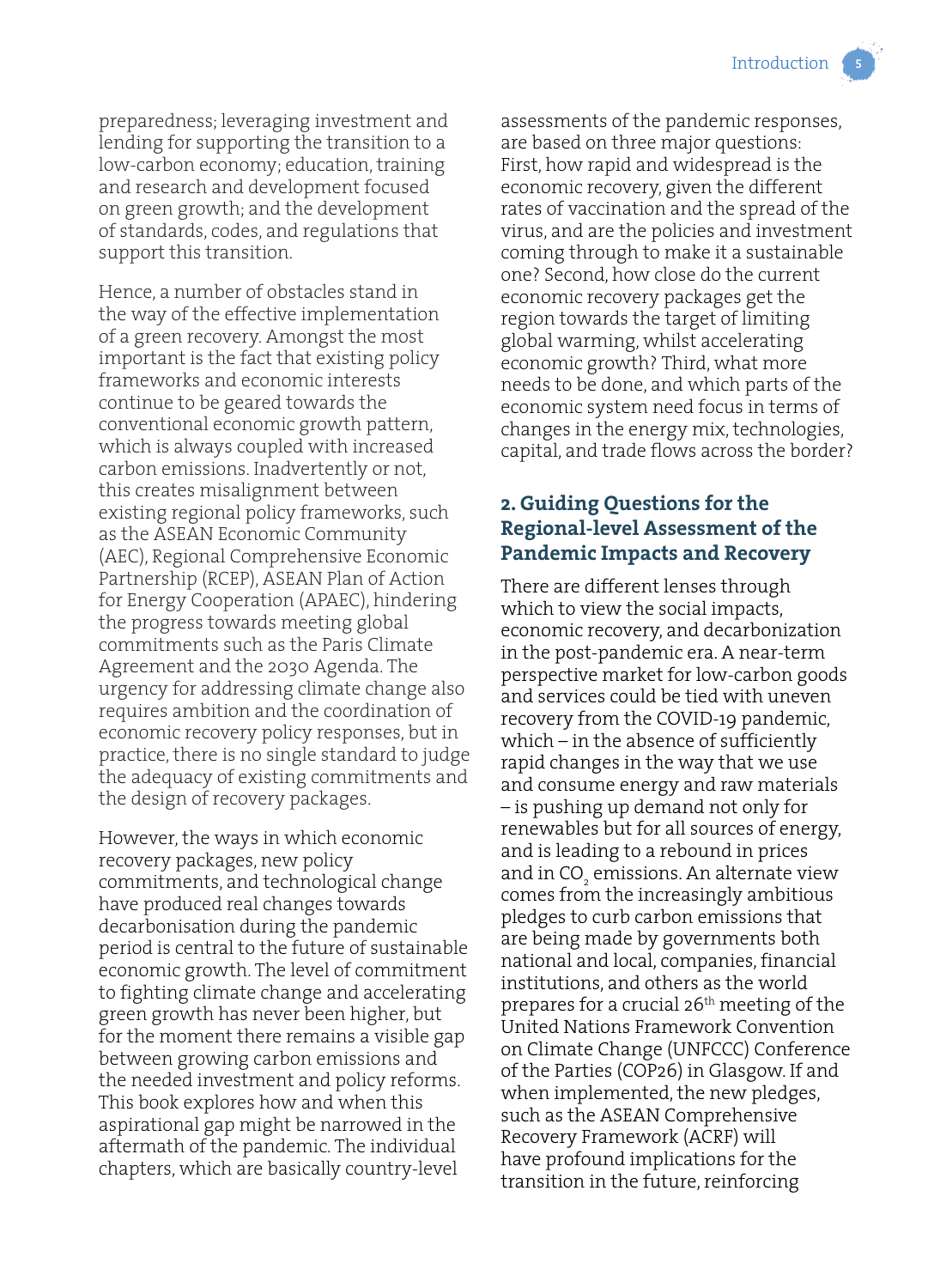and accelerating the rise of a range of low-carbon technologies and financing channels. In addition, economically integrated AMS are keenly aware of the co-benefit opportunities associated with regional cooperation arrangements, such as the ASEAN Power Grid, without which they would risk being locked into highcarbon infrastructure investments.

In ASEAN, China, and India, decoupling economic growth from carbon emissions is a policy goal that is increasingly being prioritised for national benefit rather than as a result of international pressures or concerns. Perhaps more importantly from the perspective of many low- and middle-income countries in the region, the pandemic recovery can support a range of other policy goals, including local environmental protection, poverty alleviation, energy security, economic competitiveness, the development of new industries and jobs, and investment in knowledge and innovation. It is this combination that helps explain the strong interest from many developing countries in greening the industries and low-carbon growth trajectories. The following set of guiding questions was applied for the assessment of the country levels impacts and evolution of economic recovery packages. The government recompenses to the pandemic from March 2020 are categorised into three phases: Phase I – the emergency phase, Phase II – the recovery phase, and Phase III – the sustainable growth phase.

- (i) National economies have been transformed by the COVID-19 Pandemic. What are the major impacts and how big and green are the recovery measures?
	- Although the COVID-19 pandemic is a public health crisis, the lockdowns have resulted in severe economic impacts (due

to demand side and supply side shocks), social impacts (job losses and worsening inequality in income, gender, and other social development dimensions), and environmental impacts (temporary reductions in emissions and pollutions and increased medical waste). What are the compound impacts, multiplicity trends, and close linkages of the impacts during lockdown?

- Most of the emerging and developing economies in the region were on unstainable and vulnerable paths in terms of public finance before the pandemic. Since then, governments across Asia have speedily released sizeable financing for relief and emergency assistance. How big are the economic measures provided in your country during Phase I (emergency)? What are the mechanisms and channels of the delivery and implementation of funds?
- Following immediate action to manage the crisis, policymakers need to design and implement recovery strategies that can support climate actions. How green are the announced recovery and stimulus packages?
- (ii)Emerging markets and developing economies are preparing for a post-COVID 19 recovery. What could be the ambitious content of green stimulus packages that can help resuscitate economies, restore employment, and build a low-carbon economy?
	- The right investments will need to be fast and labour-intensive in the short run and have multiplier effects and co-benefits in the long run. What are the desirable green investment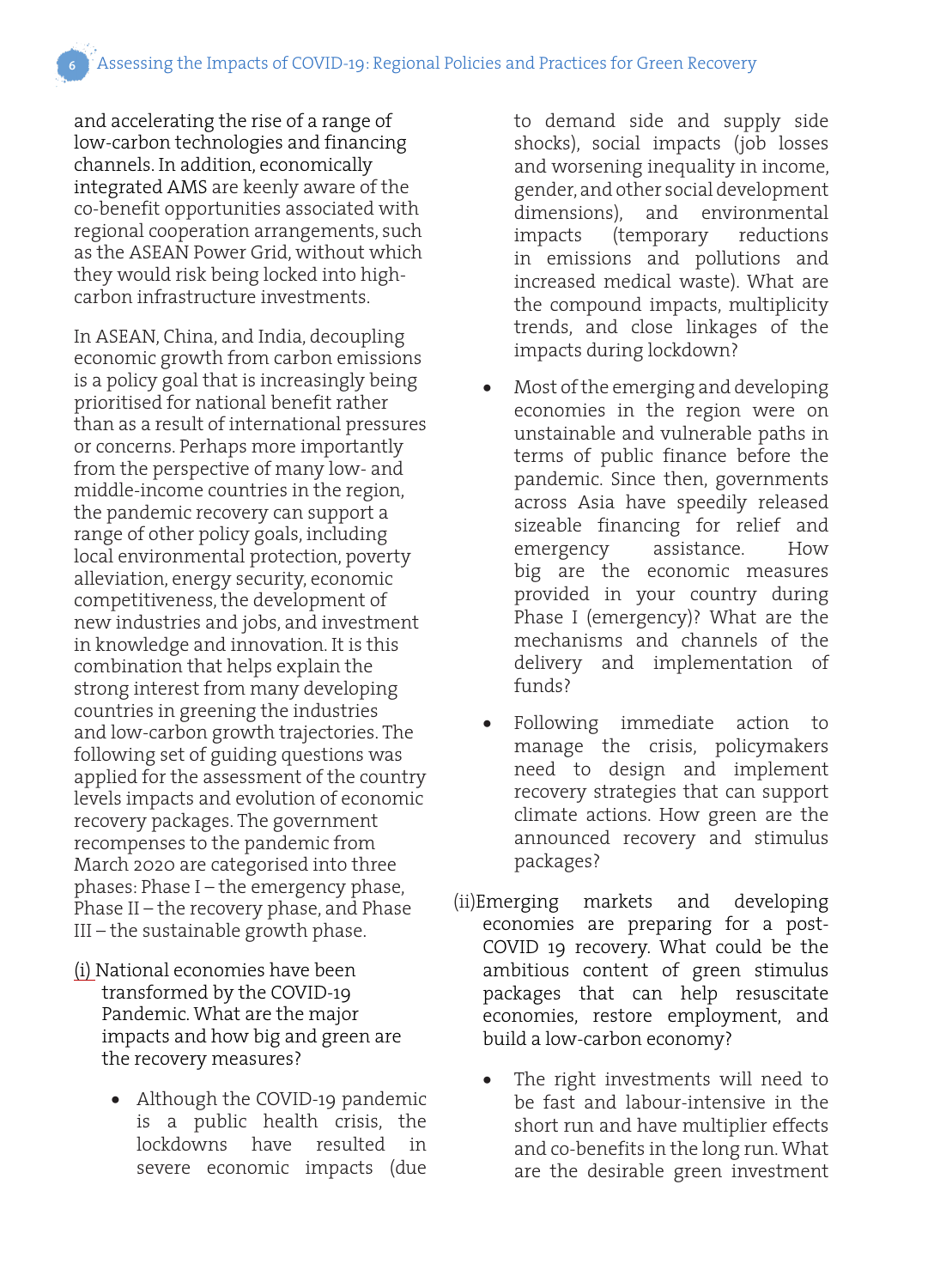and low-carbon policies for your country in Phase 2?

- The quality, content, and strength of medium-term development plans will determine the pattern of inclusive and sustainable growth for decades to come. Therefore, moving onto Phase 3, what will be the desired green investment and low-carbon policies that your country will consider for achieving the 2030 Paris targets and 2050 goal of a carbon-neutral economy?
- There are a range of tools that can help policymakers get the green stimulus right and maximise the factors that are critical to the social well-being of communities. What sectoral-level guidance (public health, waste management, clean energy, and digital infrastructure) could be helpful for the cities/ urban context, and where will most stimulus investment take place (in both Phase 2 and Phase 3) to maximise the well-being ?
- (iii) Green stimulus packages also need supporting policies to maximise the benefits of inclusive and sustainable growth. What policy reforms and cooperation agreements are critical for a long-term low-carbon transformation in the post-COVID-19 pandemic setting?
	- Phase 3 sustainable packages will be set in a difficult macrofiscal context where economic expansion is necessary but fiscal space is severely constrained in many countries. Can carbon pricing and subsidy reforms provide a source of much-needed revenue, and can they be part of wider policy reforms to restore fiscal sustainability?
- The developing countries of ASEAN will face an extremely challenging situation where all sources of private finance in support of the low-carbon transition are more constrained. What competition and open trade policies in low-carbon technologies and services will unlock international investments and support green growth?
- A range of new low-carbon energy options, such as hydrogen, carbon capturing and utilisation, as well as digital technologies, are emerging but need regional cooperation for scale-up. How can ASEAN countries cooperate amongst themselves and with other advanced economies to drive innovation?
- Some large-scale, lowcarbon projects, such as the ASEAN Power Grid, Trans-ASEAN Gas Pipeline, and common energy efficiency standards, have been already underway before the pandemic. However, there are also many small-scale projects that have multiplier effects in terms of the local economy, jobs, climate, and Sustainable Development Goal payoffs and can be implemented under a green stimulus in a faster way. How can countries in the region jointly evaluate the potential of such initiatives and analyse the content of stimulus packages that would also enable them to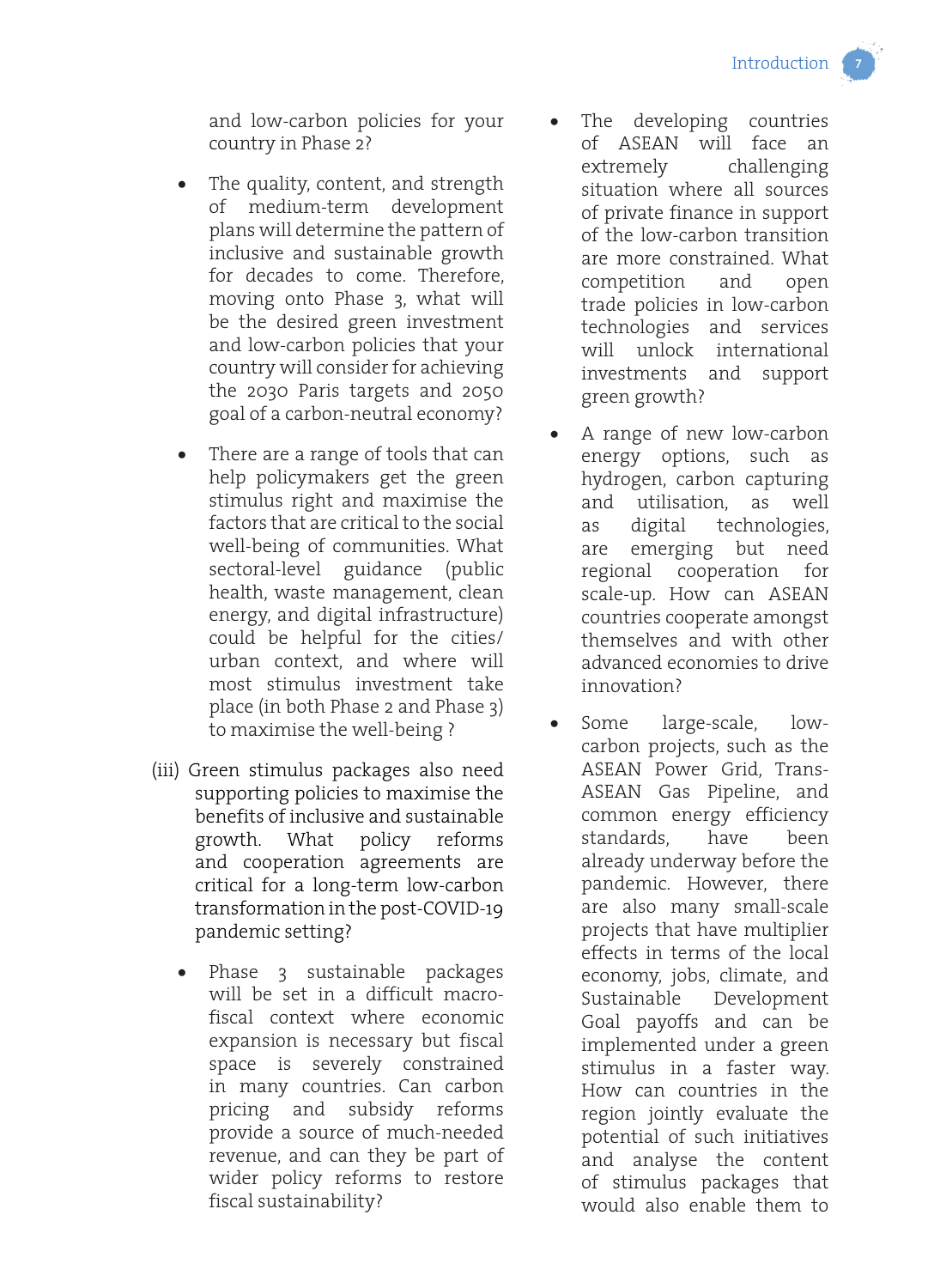share and learn from best practices and avoid mistakes?

The answers to these questions can act as the foundations for long-term, low-carbon green growth only by implementing support packages that maximise the social benefits in the short term and mitigate environmental degradation in the long term. Such measures offer governments a win–win solution. Did the governments choose policy options that reinforce old economic structures, particularly those that will further lock in carbon-intensive development? Or did they see COVID-19 as a once-in-a-generation opportunity to build a better future that significantly improves lowcarbon development outcomes? The country-level assessment of the 10 countries or judications (Australia, China, Europe, India, Indonesia, New Zealand, Malaysia, Thailand, Viet Nam, and the United States (US) revealed that the actions taken so far are in between the two extremes.

#### **3. Pandemic Lockdowns and the Economic, Social, and Environmental Impacts**

Asia was the first region hit by the COVID-19 virus, which put a strain on its people's welfare, and policymaking for sustainable growth became exceptionally difficult. The impact of the initial lockdowns during the emergency period that started in March 2020 and the later lockdowns during the recovery period to contain the virus caused a decline in the level of output, household spending, corporate investment, and international trade. In particular, consumer expenditure dropped by around one-third in many economies, which far outweighed anything experienced during the global financial crisis in 2008–2009. (OECD, 2020a).

Data on infections, tracing and inoculation are incomplete and do not provide a fully aggregated picture for measuring the net socioeconomic impacts, which vary across countries and their economic jurisdictions. Table 1.1 presents a telling indication of countries' initial responses to the pandemic and the response mechanisms along with other risks.

As the pandemic is far from over, health indicators are still flashing red in many of the studied countries. All 10 of the countries studied have experienced multiple waves of COVID-19 infections, with new variants posing several risks. Overall, most of the advanced economies in the region appear to be on track to getting the virus under control over the course of 2021.

The COVID-19 pandemic and the associated lockdowns took a heavy toll on Asia's labour markets. Unemployment surged, and labour force participation plunged. Job losses that occurred during the emergency and recovery phases were more concentrated in industries with lower wages and amongst women and youth (ILO, 2020). The pandemic's effects on tourism and the associated hospitality sectors, as well as manufacturing industries that require in-person contact, are larger in ASEAN. Accounting for more than 10% of the regional economy and a major employer of youth and women, the tourism sector interconnects several industries with multiple subsectors dependent on its performance. Since March 2020, regional tourism came to a virtual standstill, a major concern for many economies in terms of sustainable recovery.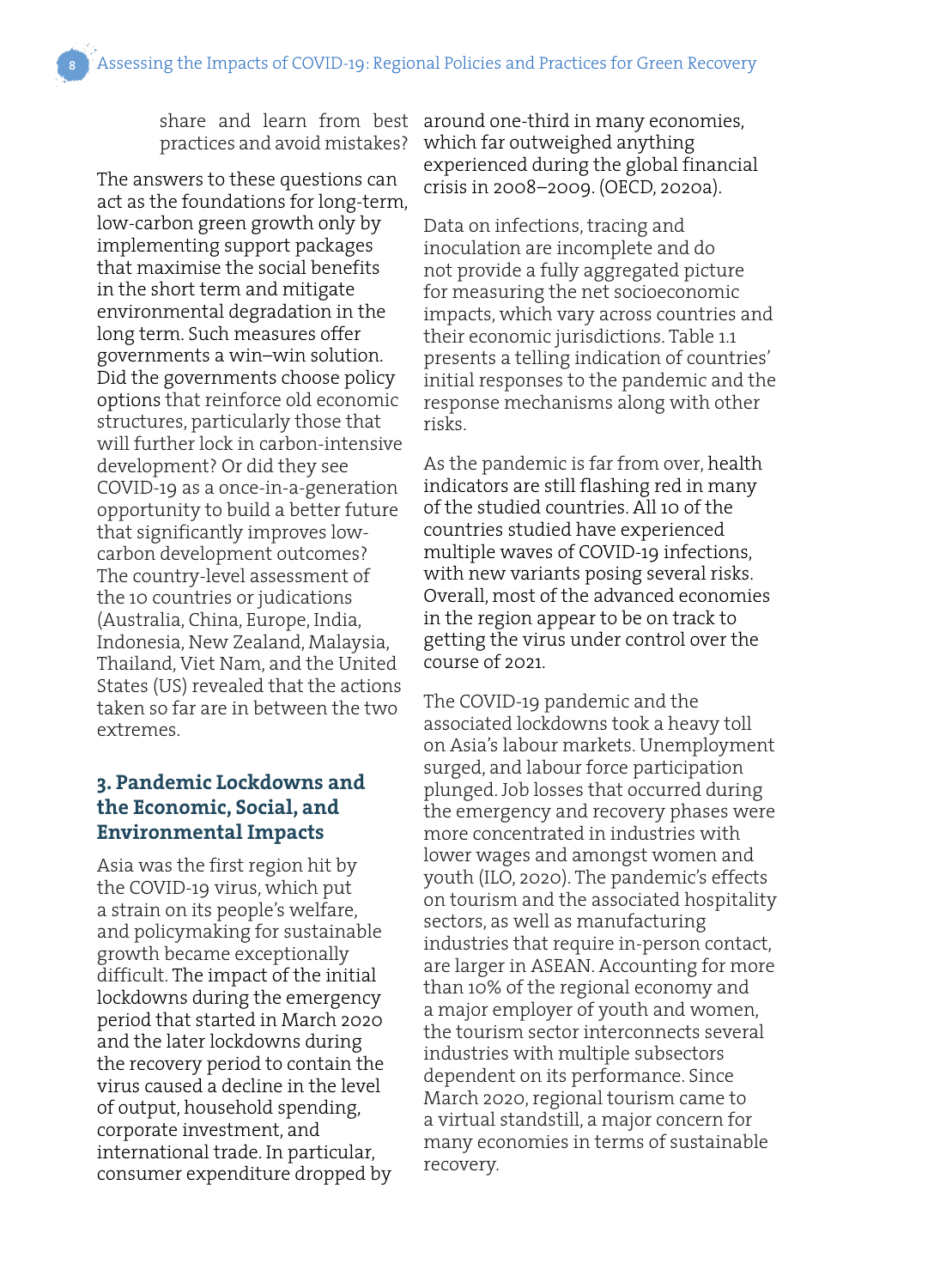| <b>Country</b>       | <b>Total Stimulus#</b> |          | <b>Environmental</b>    | <b>Climate Risk Index for</b> |
|----------------------|------------------------|----------|-------------------------|-------------------------------|
|                      | <b>US\$ Billion</b>    | % of GDP | Performance Index (EPI) | 2020 (CRI)                    |
| Australia            | 191.40                 | 14       | 74.9                    | 28.00                         |
| Brunei Darussalam    |                        | 3.2      | 54.8                    | 118.00                        |
| Cambodia             | 1,174                  | 1.2      | 33.6                    | 75.83                         |
| China                | 594                    | 4.1      | 37.3                    | 42.83                         |
| European Union       | 2,130.20               | 30       |                         |                               |
| Tindia               | 270                    | 10       | 27.6                    | 18.17                         |
| Indonesia            | 44.1                   | 4.41     | 37.8                    | 68.17                         |
| Japan                | 2,100                  | 40       | 75.1                    | 5.5                           |
| Korea, Republic of   | 100                    | 12.8     | 66.5                    | 76.5                          |
| Lao PDR              | 0.26                   | 2.8      | 34.8                    | 35.5                          |
| Malaysia             | 59.6                   | 17       | 47.9                    | 84.3                          |
| Myanmar              | 1.28                   | 2.1      | 25.1                    | 58.83                         |
| New Zealand          | 58.5                   | 19.5     | 71.3                    | 53.17                         |
| Philippines          | 11.9                   | 3.2      | 38.4                    | 11.17                         |
| Singapore            | 66.8                   | 18.3     | 58.1                    | 125                           |
| Thailand             | 744                    | 3.6      | 45.4                    | 68.83                         |
| Viet Nam             | 10                     | 3.6      | 33.4                    | 23.83                         |
| <b>United States</b> | 2,835.3                | 11       | 69.3                    | $26.17*$                      |

#### **Table 1.1 Initial Fiscal Responses to the Pandemic and Existing Sustainability Risks**

GDP = gross domestic product.

Source: compiled by authors.

The pandemic further became a cause of unemployment in 2021, when it accelerated the migration of lowskilled workers. The resulting higher levels of income inequality have been significant when compared to the 2008 financial crisis (ADB, 2021) . Unlike in the 1997 and 2008 crises, the prospects for global trade to lead countries back to recovery and an immediate bouncing back of employment are still uncertain in the developing countries of Asia. The pandemic is having disproportionate impacts on small and medium-sized enterprises (SMEs) and low-income households, exposing severe gaps in social protection and exacerbating already high inequality in several of the developing countries in Asia.

The success of lockdowns, social distancing, and work-from-home regulations to control the spread of COVID-19 reduced energy demand, especially oil consumption in the transport and production sectors, resulting in a reduction in the percentage of emissions emitted during March–November 2020. The IEA (2020) assessed that total energy demand globally dropped by around 5% in 2020, followed by energyrelated CO<sub>2</sub> emissions by 7%. Figure 1.1 shows that the pandemic hit energy investment with a significant drop by 18%. Fossil fuel-based energy demand, notably oil and gas, plummeted significantly by around 8% and 7%, respectively. On the contrary, the contribution of renewables rose slightly.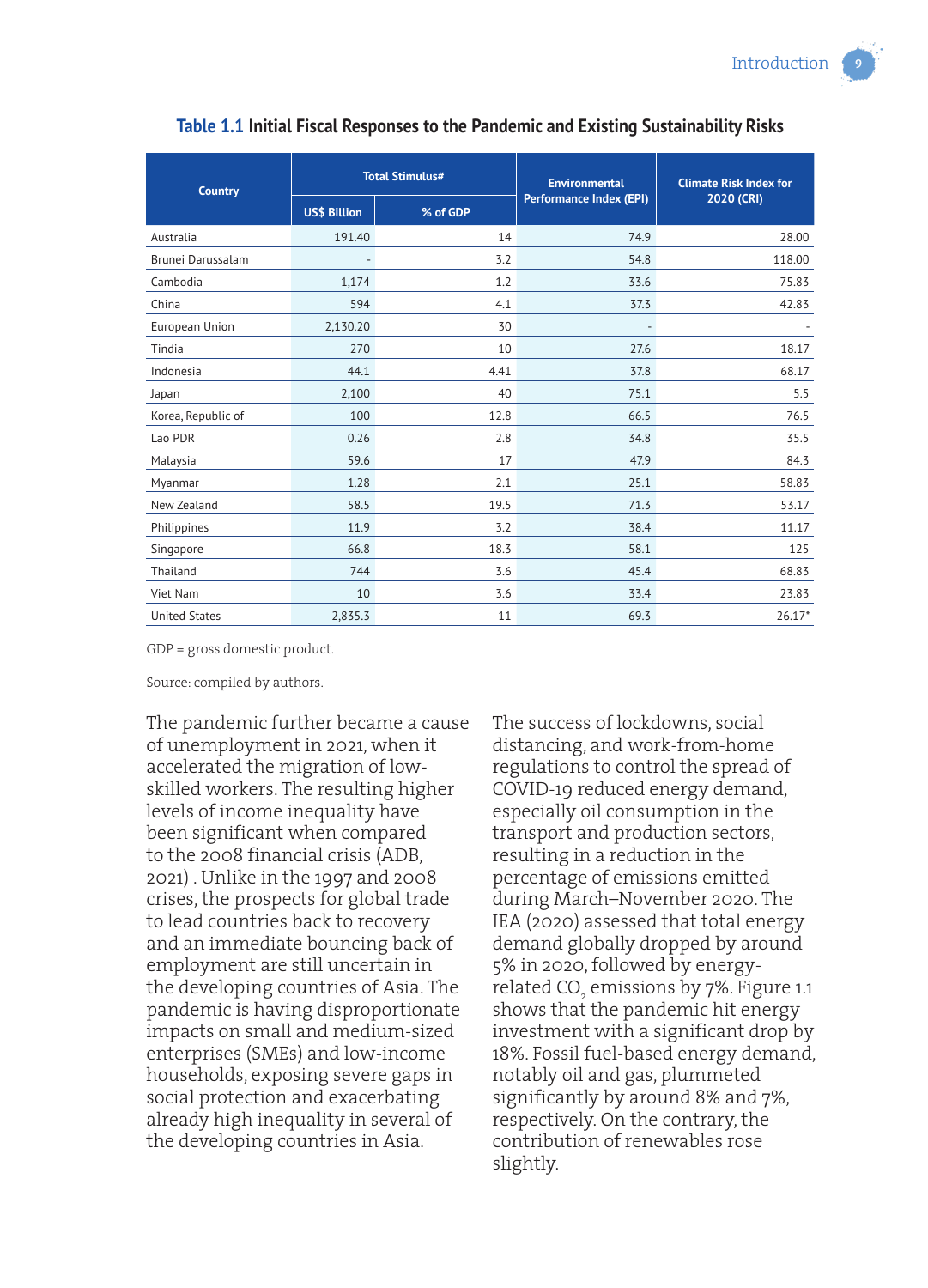Forcing people to do their activities from home, the pandemic caused a shift in how people work, travel, and trade, resulting in lower mobility via land and air transportation. One of the positive impacts of the COVID-19 situation was a drop in air pollution

in urban areas during the 2020 lockdowns. Studies (Bonardi, et al. 2021; Sannigrahi et al., 2021, Narain, 2020) show that air pollution, particularly PM 2.5 concentrations in major cities like Bangkok, Jakarta, and New Delhi, dropped by around 40% (IEA, 2020) during the initial lockdown. This is an



#### **Figure 1.1 Changes in the Energy Investments and Carbon Emissions in 2020 Relative to 2019**

Source: IEA, 2020.

important consideration for decision makers when conducting careful measurements to avoid air pollution returning to the previous levels during the recovery and sustainable growth phases as well as designing post-COVID19 economic recovery programmes.

In general, companies and bond markets invested in renewable energy power have outperformed listed fossil fuel companies and public equity market indices during the pandemic. Patenting activity for low carbon energy has, likewise, outstripped that for fossil fuels since 2000, with a new wave of digital technology-supported innovations coming in. Despite the pandemic, record breaking levels of

capital have flowed into technology start-ups during the recovery phase, with estimated investment of US\$4 billion, exceeding the early-stage equity raised in 2019 (IMF, 2021). Institutional investors are also actively seeking out more low-carbon-related technologies, such as hydrogen, and the geographical spread of companies is more balanced. Whilst the US still accounts for just over half the deal value, Europe was the only major region to increase investment in low-carbon technologies during the pandemic in 2020, and China's share has risen from 3% in 2010 to over 30% in the past 3 years (Agarwala, 2020). Half of the digitally aided low-carbon and energy start-ups founded in 2020 were in the emerging economies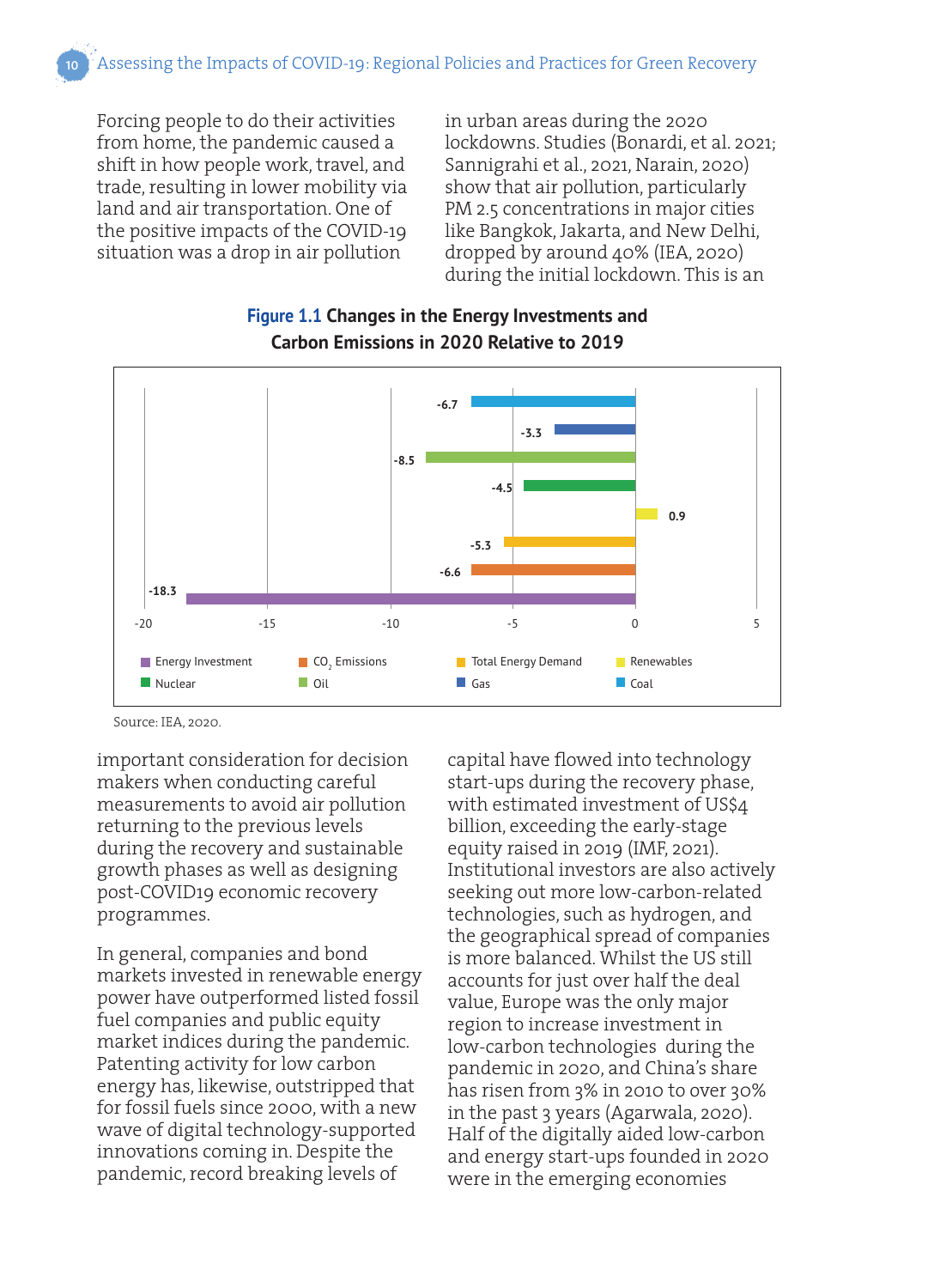of India, Indonesia, Malaysia, and Singapore. China, Japan, Korea, the European Union, and the US, meanwhile, have made high-level commitments to low-carbon energy R&D and innovation, after framing it as a critical area of technological competition in the coming years.

However, the pace of growth in lowcarbon energy or green patents has slowed during the pandemic period. Analysis of the historical data by the World Intellectual Property Organization shows a clear divergence in trends since 2015 between a continued rise in patents for low‐carbon technologies and a decline in patenting for fossil fuels compared with a decade ago, a finding that reinforces the call for a new wave of innovation accompanied by concerted policy support.

#### **4. Pandemic exit strategies, economic recovery, and stimulus packages**

The COVID-19 pandemic is an unprecedented global health crisis that forced many governments to implement immediate action to contain the virus. In the initial stages of emergency, many governments shifted their priorities and budgetary resources to deal with the health and social security needs. Unprecedented measures to contain the virus, such as lockdowns, travel restrictions, and curbed mobility, resulted in temporary closures of many businesses, created financial market turmoil, and heightened uncertainty amongst investors. On the other hand, the ability of governments to mobilise fiscal support during the emergency and recovery phases through stimulus and recovery packages has determined how households and companies have weathered the immediate risks and shaped the future of low-carbon investment in the post-COVID-19 era.

As of mid-2021, a cumulative amount of US\$17 trillion in stimulus support has been provided at the global level (IMF, 2021) for near-term emergency and economic relief. Of this, around US\$2.3 trillion has been directed to economic recovery, which is defined as spending that goes to new investments, including spending that could be directed at low-carbon infrastructure (OECD, 2020b) that is also mostly in advanced countries. The support for new low-carbon infrastructure, such as clean and new energy and energy efficiency, is set to be administered over the next few years – 70% of it by 2023 – and along the way it should also leverage additional spending from the private sector. The multiplier effects by country and sector suggest that this should amount to an additional US\$1 trillion in sustainable recovery spending over the period to 2023 (HSBC, 2020).

There are huge geographical imbalances within ASEAN and East Asia in terms of their economic recovery packages and stimulus spending (Table 1.2). Governments in the advanced economies of Europe, the US, and Korea have mobilised about US\$76 billion a year in public recovery spending for 2021–2023 for low-carbon energy.

The components of the EU Green New Deal by the European Commission include three concrete actions: a Just Transition Mechanism to leverage public and private money, including the European Investment Bank, to help those that are most affected by the move towards the green economy;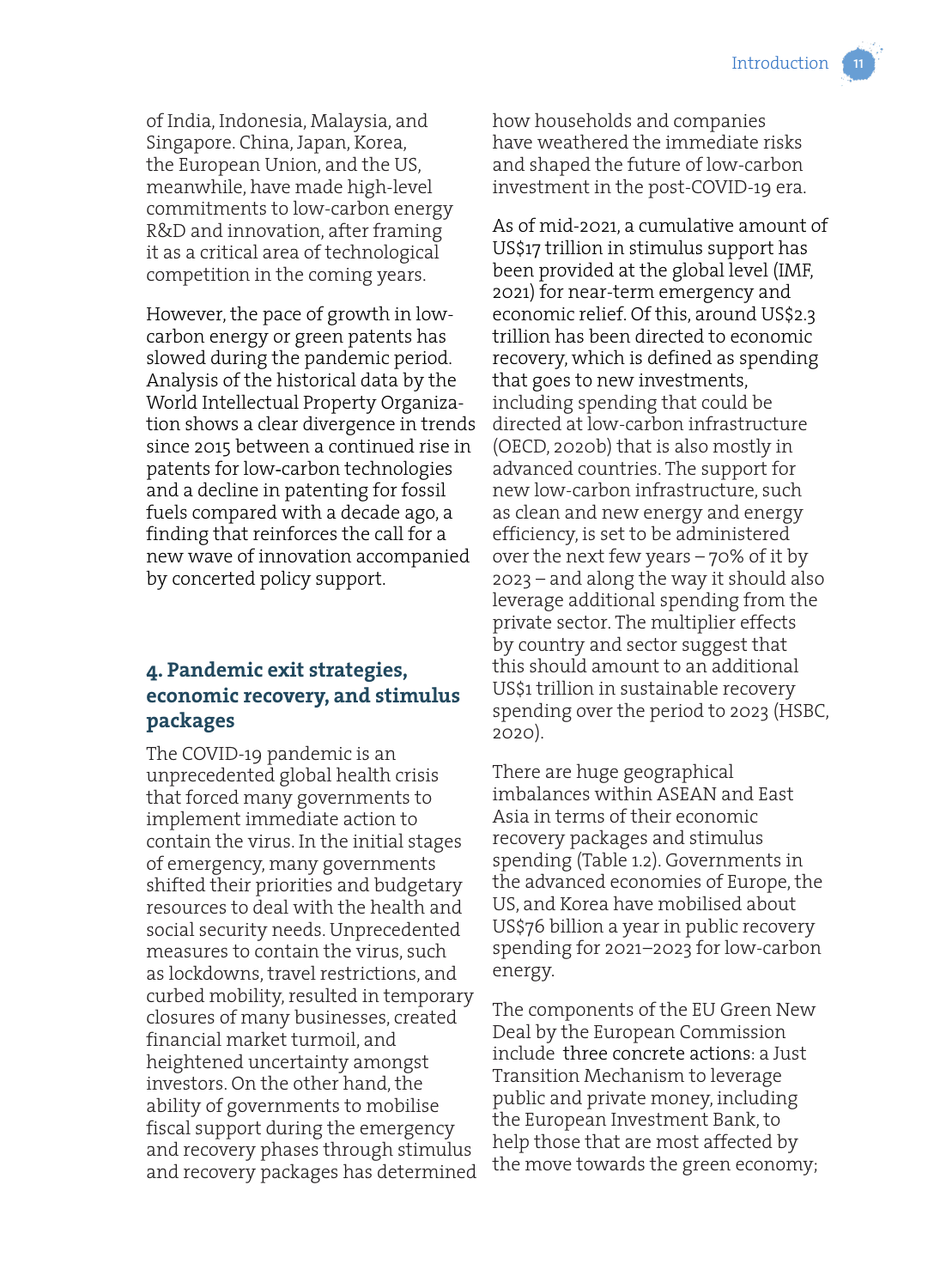delivery of a Sustainable Europe Investment Plan, mobilising  $\epsilon_1$  trillion in investment for environmentally

responsible projects; and a proposed European Climate Law to make the net zero by 2050 commitment legally binding (Baker et al., 2020).

#### **Table 1.2 Covid -19 Impacts and Contents of Economic Recovery Packages (March 2020**–**August 2021)**

| <b>Country</b>                                                                                                                                                                                                                                                                                                                                                                                                                         | <b>Economic Recovery Measures</b>                                                                                                                                                                                                                                                                                                                                                                                                                                                                                                                                                                                                                                                          |
|----------------------------------------------------------------------------------------------------------------------------------------------------------------------------------------------------------------------------------------------------------------------------------------------------------------------------------------------------------------------------------------------------------------------------------------|--------------------------------------------------------------------------------------------------------------------------------------------------------------------------------------------------------------------------------------------------------------------------------------------------------------------------------------------------------------------------------------------------------------------------------------------------------------------------------------------------------------------------------------------------------------------------------------------------------------------------------------------------------------------------------------------|
| Australia                                                                                                                                                                                                                                                                                                                                                                                                                              |                                                                                                                                                                                                                                                                                                                                                                                                                                                                                                                                                                                                                                                                                            |
| COVID-19 Impacts:<br>First wave was in March 2020 and second<br>wave was in August 2020. It is lower during<br>2020 but reached to 1,400 people affected<br>in August 2021<br>GDP : -7% in June 2020; -2.4% in 2021.<br>Unemployment: 1.3 million jobs lost in April<br>2020 but recovered.<br>Fiscal stimulus in 2021: US\$249.7 billion<br>(18.4 % of GDP)                                                                           | <b>Emergency phase:</b><br>Finance assistance for retaining workers and amendment of<br>credit regulations for avoiding bankruptcy.<br>Recovery phase:<br>No special package but included in 2021 budget, under items<br>such as infrastructure investment.<br>Sustainable growth phase:<br>No special package but aligned with Technology Investment<br>Roadmap Discussion Paper: hydrogen, energy storage, Carbon<br>Capture and Storage (CCS), etc.                                                                                                                                                                                                                                     |
| China                                                                                                                                                                                                                                                                                                                                                                                                                                  |                                                                                                                                                                                                                                                                                                                                                                                                                                                                                                                                                                                                                                                                                            |
| COVID-19 Impacts:<br>The first wave was over in February 2020<br>and second wave was not observed.<br>GDP: dropped in Jan-March but is already<br>above the level of 2019 in July-September.<br>Growth around 2.3% in 2020.<br>Fiscal stimulus in 2021: US\$710.6 billion<br>(4.8 % of GDP)                                                                                                                                            | <b>Emergency phase:</b><br>Social security reduction, refund of insurance payment<br>Recovery phase:<br>- Six guarantees, including employment, livelihood, food and<br>energy, and industrial supply chain<br>- Tax reduction, cash handouts, infra construction<br>- Local economy supports by local government (fund transfer to<br>local government)<br>Sustainable growth phase:<br>- 'Net zero emission by 2060' was announced in September 2021.<br>Its detail was not released. Concrete measures would be a part<br>of next five-years plan<br>- Optimisation of energy structure, transportation, technology<br>innovation, support measures: green finance, carbon market, etc. |
| <b>European Union</b>                                                                                                                                                                                                                                                                                                                                                                                                                  |                                                                                                                                                                                                                                                                                                                                                                                                                                                                                                                                                                                                                                                                                            |
| <b>COVID-19 Impacts:</b><br>Peak of first wave was between March<br>and April 2020 and second wave started<br>in September 2020. Number of infections<br>varies from country to country. Wave of<br>infections repeated itself in 2021, but new<br>infections decreased in many member<br>countries, after Q2 2021.<br><b>GDP:</b> -6.6% (2020) (EURO currency region)<br>Fiscal stimulus in 2021: US\$488.3 billion<br>(3.8 % of GDP) | <b>Emergency phase:</b><br>By member states<br>Recovery phase:<br>- Green Deal under Multiannual Financial Framework and Next<br>Generation EU: 30% of expenditure is allocated to climate<br>change<br>- By member states: France focusses on manufacturer support<br>and stimulus on buying products like cars.<br>Sustainable growth phase:<br>- Green Deal by EU: EU released 'Fit For 55' in July 2021, which<br>includes comprehensive climate policy.<br>- By member states: Germany includes future package in addition<br>to stimulus and crisis management package and international<br>responsibility.                                                                          |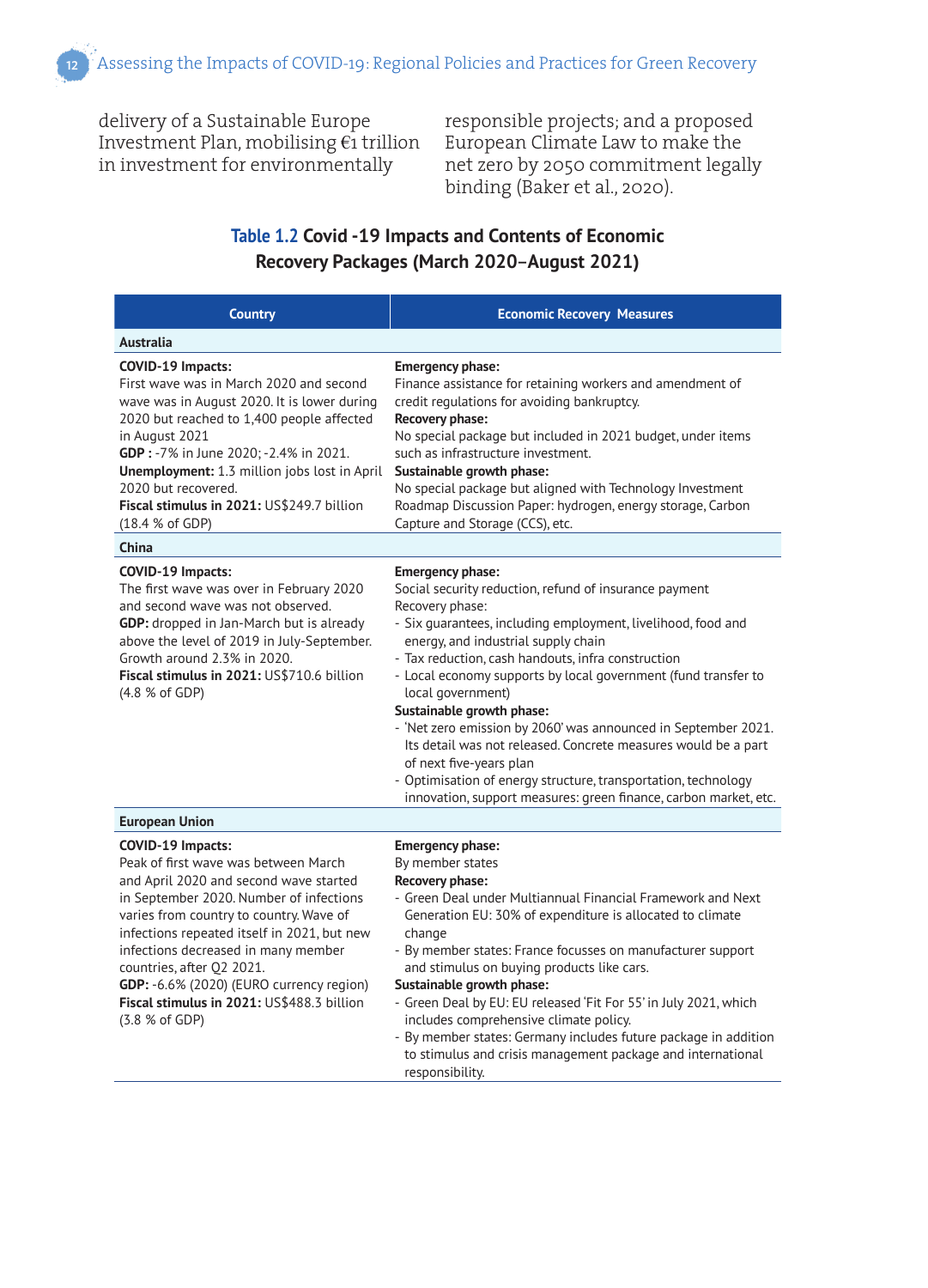| <b>Country</b>                                                                                                                                                                                                                                                                                                                                                                                                                                         | <b>Economic Recovery Measures</b>                                                                                                                                                                                                                                                                                                                                                                                                                                                                                                                                                                                                                   |
|--------------------------------------------------------------------------------------------------------------------------------------------------------------------------------------------------------------------------------------------------------------------------------------------------------------------------------------------------------------------------------------------------------------------------------------------------------|-----------------------------------------------------------------------------------------------------------------------------------------------------------------------------------------------------------------------------------------------------------------------------------------------------------------------------------------------------------------------------------------------------------------------------------------------------------------------------------------------------------------------------------------------------------------------------------------------------------------------------------------------------|
| India                                                                                                                                                                                                                                                                                                                                                                                                                                                  |                                                                                                                                                                                                                                                                                                                                                                                                                                                                                                                                                                                                                                                     |
| COVID-19 Impacts:<br>First wave ended in September 2020, but<br>number of infections increased in 2021 and<br>reached 40,000 people per a day in August<br>2021.<br>GDP: -8.0% (2020)<br><b>Emissions:</b> first drop in 4 decades<br>Fiscal stimulus in 2021: US\$93.3 billion<br>(3.5 % of GDP)                                                                                                                                                      | <b>Emergency phase:</b><br>- Food security system<br>- Economic relief measures (cash and food)<br>- RBI's Finance to banks<br>- Economic package (US\$280 billion)<br>Recovery phase:<br>- Self-reliant India: (1) economy: (2) infrastructure: (3) system: (4)<br>vibrant demography: and (5) demand<br>Sustainable growth phase:<br>No special package.<br>- Potential: Power sector, transportation, industry                                                                                                                                                                                                                                   |
| <b>Indonesia</b>                                                                                                                                                                                                                                                                                                                                                                                                                                       |                                                                                                                                                                                                                                                                                                                                                                                                                                                                                                                                                                                                                                                     |
| COVID-19 Impacts:<br>Number of infections increased since<br>April 2020 but was lower during 2020. It<br>increased in 2021. New infection reached<br>more than 50,000 in July 2021.<br>GDP: -2.1% (2020), modest drop.<br>Fiscal stimulus in 2021: US\$48 billion<br>(4.5 % of GDP)                                                                                                                                                                    | <b>Emergency phase:</b><br>- First stimulus (February): cash payments for social assistance,<br>food etc.<br>- Three principles; health/life, purchasing power and bankruptcy<br>Recovery phase:<br>- Measures are a mixture of emergency support and fast recovery<br>- Second Stimulus (March 2020); exports and imports, and<br>financial sector support<br>Sustainable growth phase:<br>- No special package. Third stimulus (March 2020) includes some<br>green component, such as micro grid construction.<br>- 'Net zero by 2060' was announced in August 2021.                                                                              |
| Japan                                                                                                                                                                                                                                                                                                                                                                                                                                                  |                                                                                                                                                                                                                                                                                                                                                                                                                                                                                                                                                                                                                                                     |
| COVID-19 Impacts:<br>The first wave was April 2020, but new<br>infections increased again in July 2020 and<br>peaked in August 2020. It increased aging<br>December 2020 and waves are repeating<br>themselves, with a fifth wave in August<br>2021.<br>GDP: -9.9% April-June 2020 and started<br>recovery. - 4.8% (2020).<br>Unemployment: uneven impact in non-<br>regular workers.<br>Fiscal stimulus in 2021: US\$830.7 billion<br>(16.5 % of GDP) | <b>Emergency phase:</b><br>Supplemental budget (April and June 2020): employment<br>support, working capital support, rent support, and medical care<br>support<br>Recovery phase:<br>- Basic Policy for 2021 budget preparation (July 2020): some<br>climate measures, like hydrogen, quality infrastructure, included<br>but not higher priority.<br>- Ad hoc measures: Go-To Travel Campaign (suspended in<br>December 2020 due to the increase of new infections)<br>Sustainable growth phase:<br>No special measures<br>- Innovation, fiscal system reform and market mechanism, local<br>economy and local finance, global/regional approach. |
| Korea, Republic of.                                                                                                                                                                                                                                                                                                                                                                                                                                    |                                                                                                                                                                                                                                                                                                                                                                                                                                                                                                                                                                                                                                                     |
| COVID-19 Impacts:<br>The first wave was in March 2020. Number<br>of new infections during 2020 is lower but<br>increased and reached more than 20,000<br>people per day in August 2021. Waves are<br>repeating themselves in 2021.<br>GDP: -1.0% (2020).<br>Fiscal stimulus in 2021: US\$73.5 billion<br>(4.5 % of GDP)                                                                                                                                | <b>Emergency phase:</b><br>Emergency relief grant: cash payments to all, medical leave<br>subsidies, subsidies to vulnerable people and business,<br>unemployment assistant fund.<br>Recovery phase:<br>Part of Green New Deal: no specific short-term recovery package<br>Sustainable growth phase:<br>- Aiming for Smart country, green country, and Safe country. (1)<br>Digital New Deal (e.g., 5G, digital learning, remote healthcare),<br>(2) Green New Deal (e.g., green infrastructure, low-carbon                                                                                                                                         |

energy), (3) Stronger safety net (e.g., digital skills training) - Net zero by 2050 was announced in October 2050.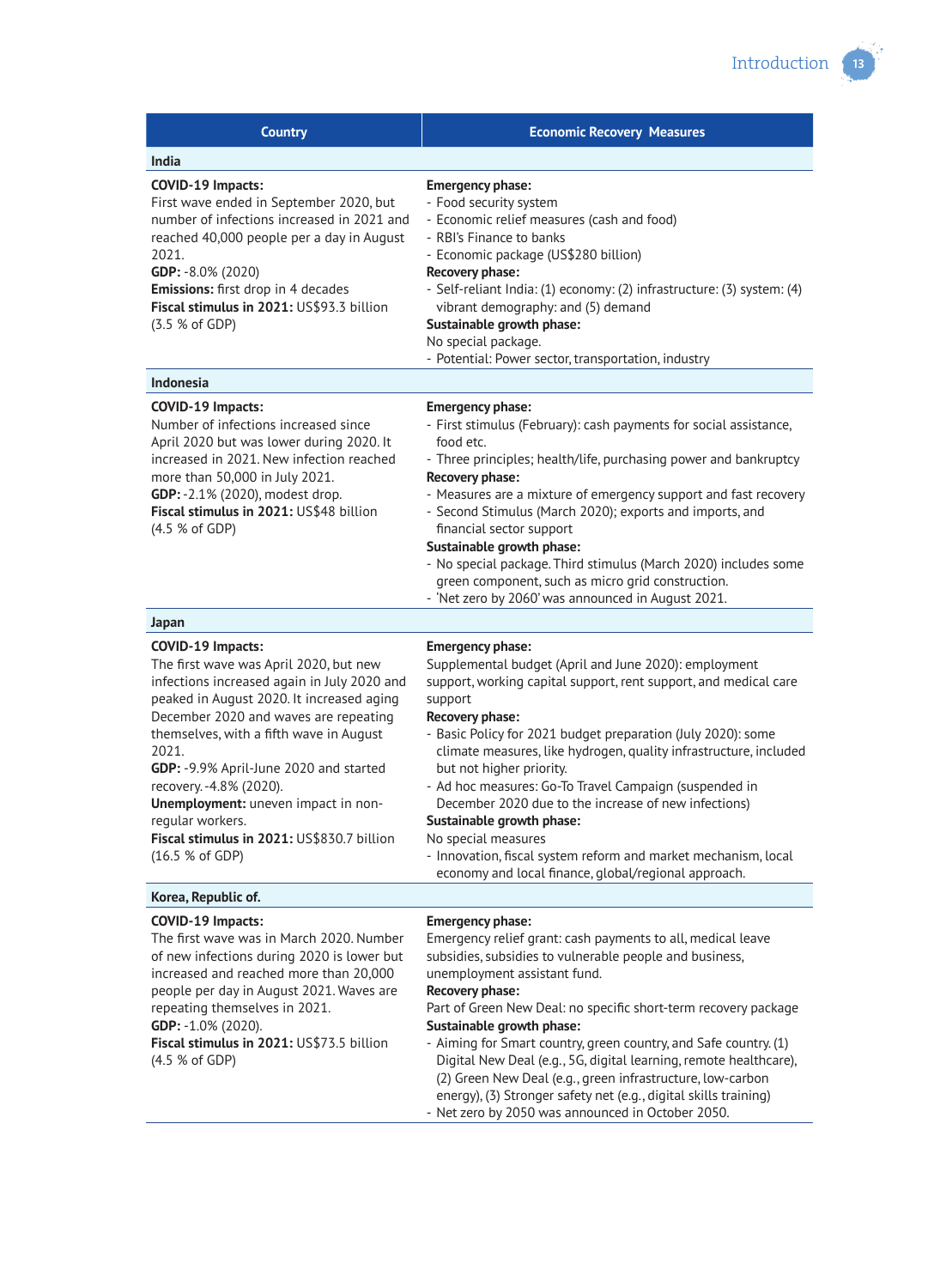| <b>Country</b>                                                                                                                                                                                                                                                                                                                                                | <b>Economic Recovery Measures</b>                                                                                                                                                                                                                                                                                                                                                                                                                                                                                                                                                                                                                                                                                                                                                                                                              |
|---------------------------------------------------------------------------------------------------------------------------------------------------------------------------------------------------------------------------------------------------------------------------------------------------------------------------------------------------------------|------------------------------------------------------------------------------------------------------------------------------------------------------------------------------------------------------------------------------------------------------------------------------------------------------------------------------------------------------------------------------------------------------------------------------------------------------------------------------------------------------------------------------------------------------------------------------------------------------------------------------------------------------------------------------------------------------------------------------------------------------------------------------------------------------------------------------------------------|
| Malaysia                                                                                                                                                                                                                                                                                                                                                      |                                                                                                                                                                                                                                                                                                                                                                                                                                                                                                                                                                                                                                                                                                                                                                                                                                                |
| COVID-19 Impacts:<br>First peak was early April 2020. Number of<br>infections are still increasing. New infections<br>reached to over 40,000 people per day in<br>august 2021.<br>GDP: Biggest drop was -7.7% in Q2 2020 but<br>started recovery with a decline of 2.7% in<br>Q3; -5.6% (2020)<br>Fiscal stimulus in 2021: US\$17.7 billion<br>(5.2% of GDP)  | <b>Emergency phase:</b><br>- First stimulus (February 2020): tax relief and loan deferment for<br>people. Guarantee and loan moratorium for business.<br>- SME Aid program (April)<br>Recovery phase:<br>- Second Stimulus (March 2020): greater support for people and<br>business than during the first stimulus, with more focus on<br>economic recovery<br>- Short-term recovery plan: improving people's skill, tax relief,<br>digitalisation support and financing for SMEs, and promoting a<br>'Buy Malaysian' campaign.<br>Sustainable growth phase:<br>No major special packages aligned with sustainable growth strategy,<br>such as Green Technology Master Plan, National Renewable Energy<br>Policy, Shared Prosperity Vision 2030 - Poses challenges in attracting<br>green investments - both domestic and foreign investments. |
| <b>Thailand</b>                                                                                                                                                                                                                                                                                                                                               |                                                                                                                                                                                                                                                                                                                                                                                                                                                                                                                                                                                                                                                                                                                                                                                                                                                |
| <b>COVID-19 Impacts:</b><br>The first peak ended in March 2020. But<br>increased again in April 2021 and its peak<br>was August 2021.<br>GDP: -6.1% (2020).<br>Fiscal stimulus in 2021: US\$57.2 billion<br>(11.4 % of GDP)                                                                                                                                   | <b>Emergency phase:</b><br>Phase 1 stimulus (March 2020): tax relief, cash payments, SMEs<br>support.<br>Recovery phase:<br>- Phase 2 stimulus (March 2020) : filing of tax return in addition<br>to the first phase packages<br>- Phase 3 stimulus (April 2020): SMEs through banks, households,<br>liquidity for financial sector<br>Sustainable growth phase:<br>No special packages.<br>- Agriculture (bio circular economy etc.), energy (electric vehicles,<br>etc.), environment (green tourism, etc.), digital transformation.                                                                                                                                                                                                                                                                                                         |
| <b>Viet Nam</b>                                                                                                                                                                                                                                                                                                                                               |                                                                                                                                                                                                                                                                                                                                                                                                                                                                                                                                                                                                                                                                                                                                                                                                                                                |
| COVID-19 Impacts:<br>First wave was in April 2020 and second<br>wave was in August 2020, but the number<br>of infections is very low compared to with<br>other countries during 2020.<br>GDP: Q2 2020 is lower but still positive<br>in 2020 (2.9%) Economic impact is mostly<br>through trade.<br>Fiscal stimulus in 2021: US\$5.7 billion<br>(1.7 % of GDP) | <b>Emergency phase:</b><br>- Labour support through cash payments, etc.<br>- Support to business through bank credits, extension of tax<br>payment and loan payment deferrals.<br>Recovery phase:<br>No special program but various measures, including removal of<br>barriers for production and business, are taken (access to finance,<br>fiscal and credits policies, etc.).<br>Sustainable growth phase:<br>No special packages but align with National Energy Development<br>Strategy or policies.                                                                                                                                                                                                                                                                                                                                       |

GDP = gross domestic product.

Source: Compiled by authors based on country papers (chapters of the book).

In the US, the green recovery plan is not as far-reaching as the 2008 Green New Deal, but many of the core elements for low-carbon green growth are there. It has committed to a US\$2 trillion infrastructure plan and the goal of net-zero emissions by 2050 (IMF, 2021). New infrastructure investment

committed during the pandemic period in Asia potentially puts the region on the cusp of a slightly people-centred green recovery. The leading position of China, Japan, and Korea in the development and deployment of lowcarbon technologies is noticed. Some growing opportunities in renewable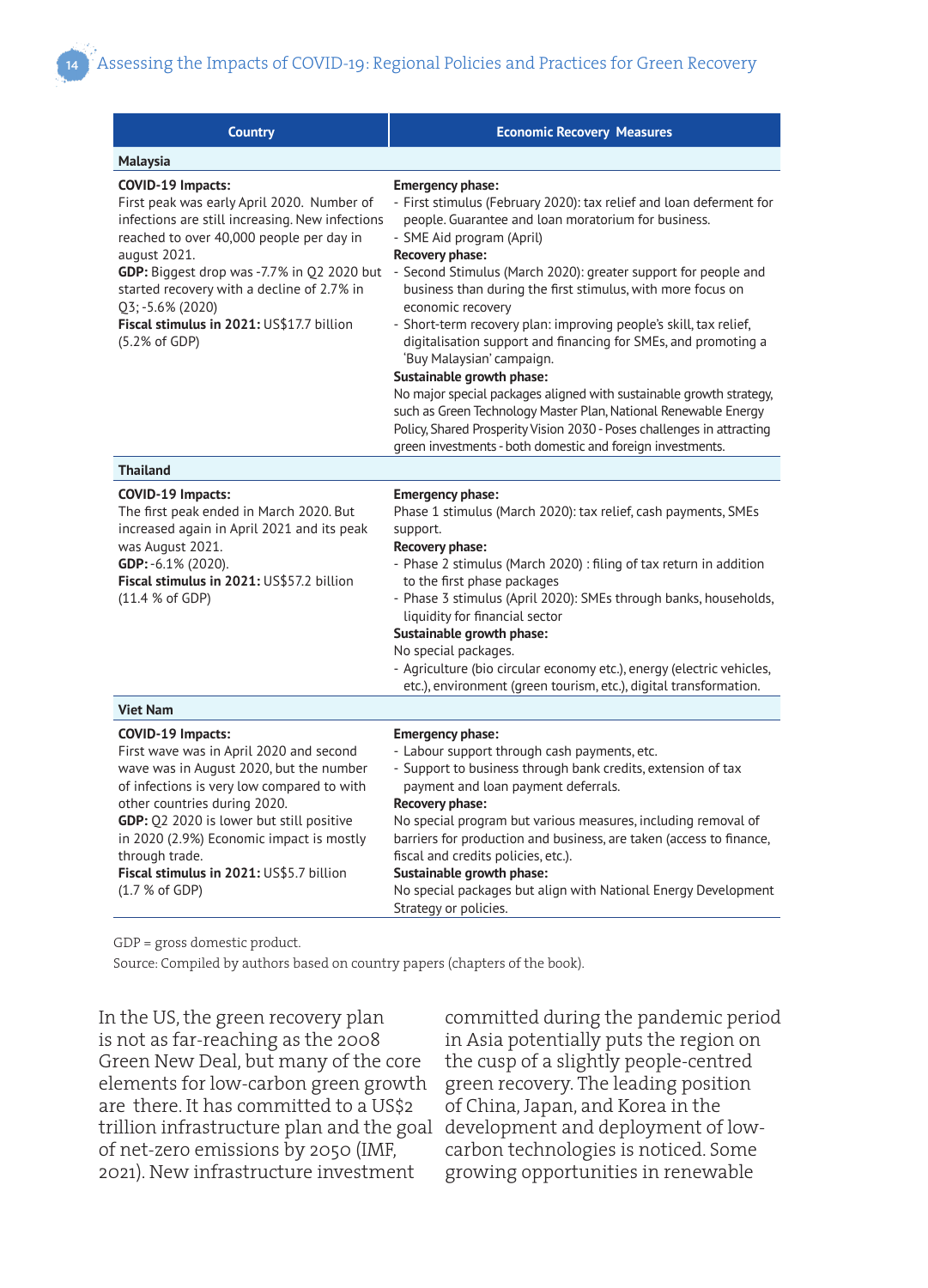energy development are captured in countries such as Indonesia, the Philippines, Thailand, and Viet Nam.

During 2020–2021, the Australian government has budgeted further investment in renewables and waste and resource recovery infrastructure, and the states and territories also followed suit in committing to an increased renewable energy uptake through reverse auctions and the designation of low-carbon energy transition zones. The Australian Climate Change Authority has emphasised a pandemic recovery plan with the components promoting decarbonising the energy sector and circular economy.

The 37th ASEAN Summit in November 2020 adopted the ASEAN Comprehensive Recovery Framework and Implementation Plan. It includes five key strategies: (1) enhancing health systems; (2) strengthening human security; (2) maximising the potential of the intra-ASEAN market and broader economic integration; (4) accelerating inclusive digital transformation; and (5) advancing towards a more sustainable and resilient future. Strategy 5 is consistent with the Paris Climate Agreement, which includes promoting sustainable development in all dimensions; facilitating the transition to sustainable energy; building green infrastructure and addressing basic resilient infrastructure gaps; promoting sustainable and responsible investment; promoting high-value industries, sustainability, and productivity in agriculture; managing disaster risks and strengthening disaster management; and promoting sustainable financing. The framework implies that that a return to 'business as usual' is no longer an option for ASEAN in the post-pandemic world,

and this paradigm shift will require ASEAN governments, businesses, and civil society to work collectively to enable systemic change needed by the region for a sustainable and resilient future.

Korea has announced the largest stimulus package (US\$333.7 billion) in the region, followed by India (US\$332.9 billion), Singapore (US\$85.7 billion), Indonesia (US\$74.7 billion), and the Philippines (US\$17.0 billion). As a percentage of Gross Domestic Product (GDP), Singapore has provided the largest share of recovery packages (24%), followed by Korea (20%), India (12%), Indonesia (6%), and the Philippines (4%). The Korean New Deal has the highest share of green stimulus measures as well, accounting for more than 50% of the targeted action plans. Meanwhile, India has allocated about 12% of its stimulus for environment-related activities, and Indonesia has directed 4% of its stimulus towards green outcomes (Vivid Economics, 2021).

The composition of the emergency support of US\$322.9 billion in India's fiscal stimulus packages is focused on support for healthcare and welfare, tax relief for businesses, and targeted credit support for the agriculture sector. The package offers support to industries and the pandemicaffected population in the form of loans, capital investment, and incentives and subsidies. Specific sectoral support has been given to agricultural infrastructure development, electricity distribution, and digital technology companies.

Generally, the social development component of the stimulus outweighs the recovery directed towards low-carbon green measures in almost all countries in ASEAN. The agriculture sector has seen notable support in the Philippines, Indonesia, Thailand, and Malaysia, in particular. Several sectoral measures involve support for businesses, including tax incentives, loans, and credit guarantees.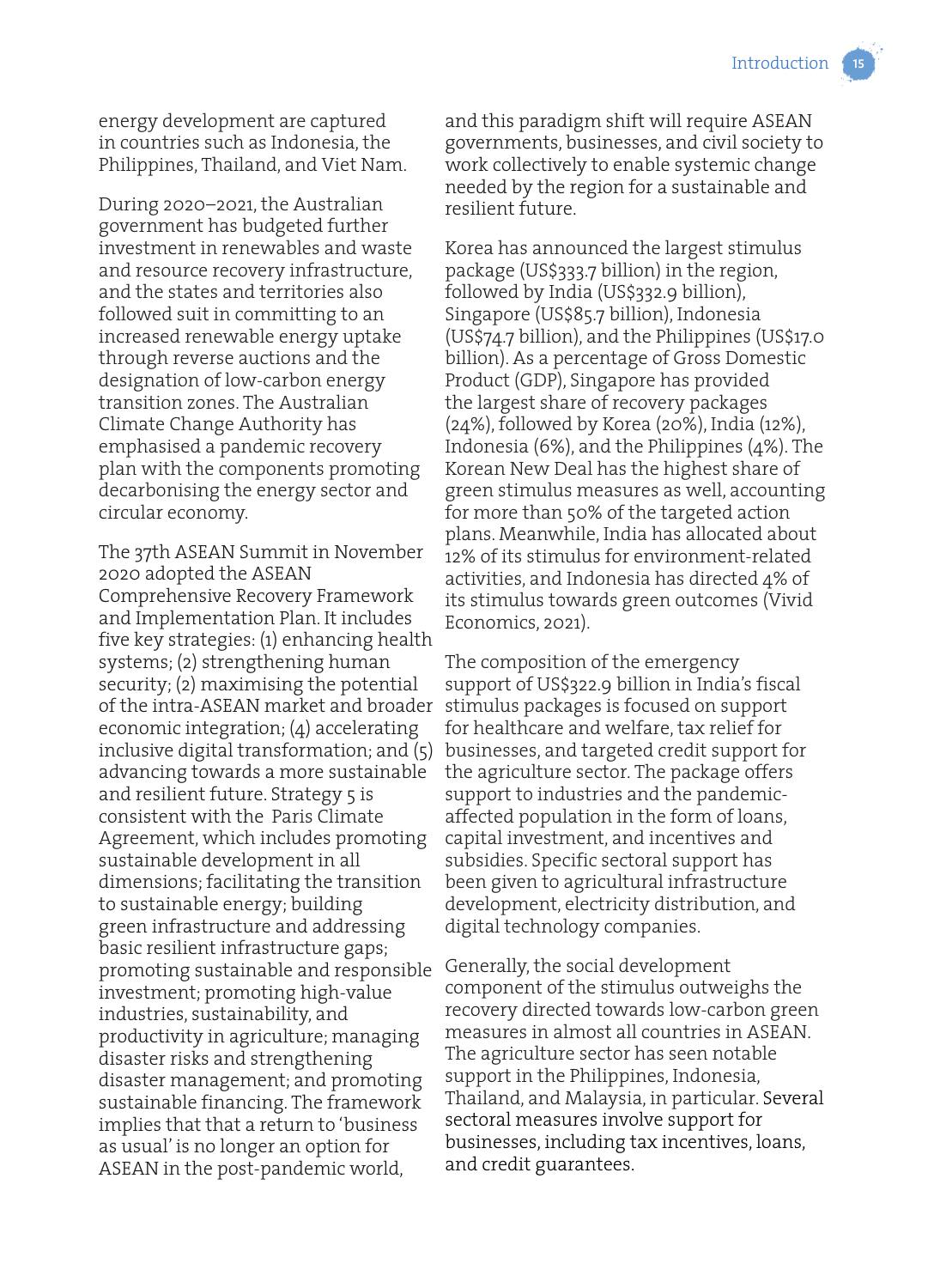Additionally, some support has been directed towards citizens and businesses in the form of subsidies for electricity generation and reduced fuel prices, as well as social protection transfers to low-income households. The new infrastructure projects announced as a part of the recovery are targeted to strengthen digital infrastructure and support several sectors, including tourism, water, sanitation, housing, and national health. In the energy and electricity sector, projects include the construction of natural gas networks for households and support for rooftop solar (ACE, 2020).

However, most of the stimulus and recovery packages do not include carbon footprint measurement or conditionalities when providing support to new infrastructure projects and bailing out companies that are involved in high-carbon industrial and commercial activities. Whilst China, India, Indonesia, and Thailand have introduced several positive measures, including funding for afforestation, incentives for electric vehicles (EVs), and support for bio-gas plants, continued support for environmentally harmful activities is expected to have a severe impact on the future of carbon emissions and inclusive growth. Given that large volumes of funding during the recovery packages are directed towards strategic state-owned enterprises (SOEs), governments should **Cooperation Strategies for**  consider including conditionalities that require companies to decarbonise. For example, green conditionalities for the aviation sector could include efforts to curb emissions along its supply and consumer chains. Alongside bailouts with carbon strings attached, there is an opportunity for major carbonemitting economies like China, India, and Indonesia to support a sustainable

recovery through green R&D subsidies and climate-smart infrastructure investments in the industrial and waste sectors.

In response to the initial effects of recovery programmes, spending on energy-efficiency improvements increased in 2021 by nearly 10% when compared to 2020 (Global Energy Institute, 2021). Stimulus spending is also spurring projects in new areas, such as low‐carbon hydrogen and carbon capture utilisation and storage (CCUS). However, the amounts that are being dedicated to green recoveries are far from sufficient to jolt the regional investment regimes towards meeting the Paris Climate Agreement targets.

There is consensus on the need for the transition to a net zero economy by 2050 as rapidly as is practical. However, it is equally clear that transformational changes and structural changes in key economic sectors are not happening as observed in the economic recovery packages. Whilst there is no one-sizefits-all solution, several model-based analyses suggest that policies are effective in mitigating the adverse distributional consequences of the pandemic and accelerating low-carbon green growth.

### **5. Policy Responses and Regional Breaking the Vicious Cycle in the Post-COVID-19 Era**

The policy adaptations that have happened during the COVID-19 pandemic emergency and recovery phases have tended to focus on minimising the destruction of income generation and international trade and maintaining production capacity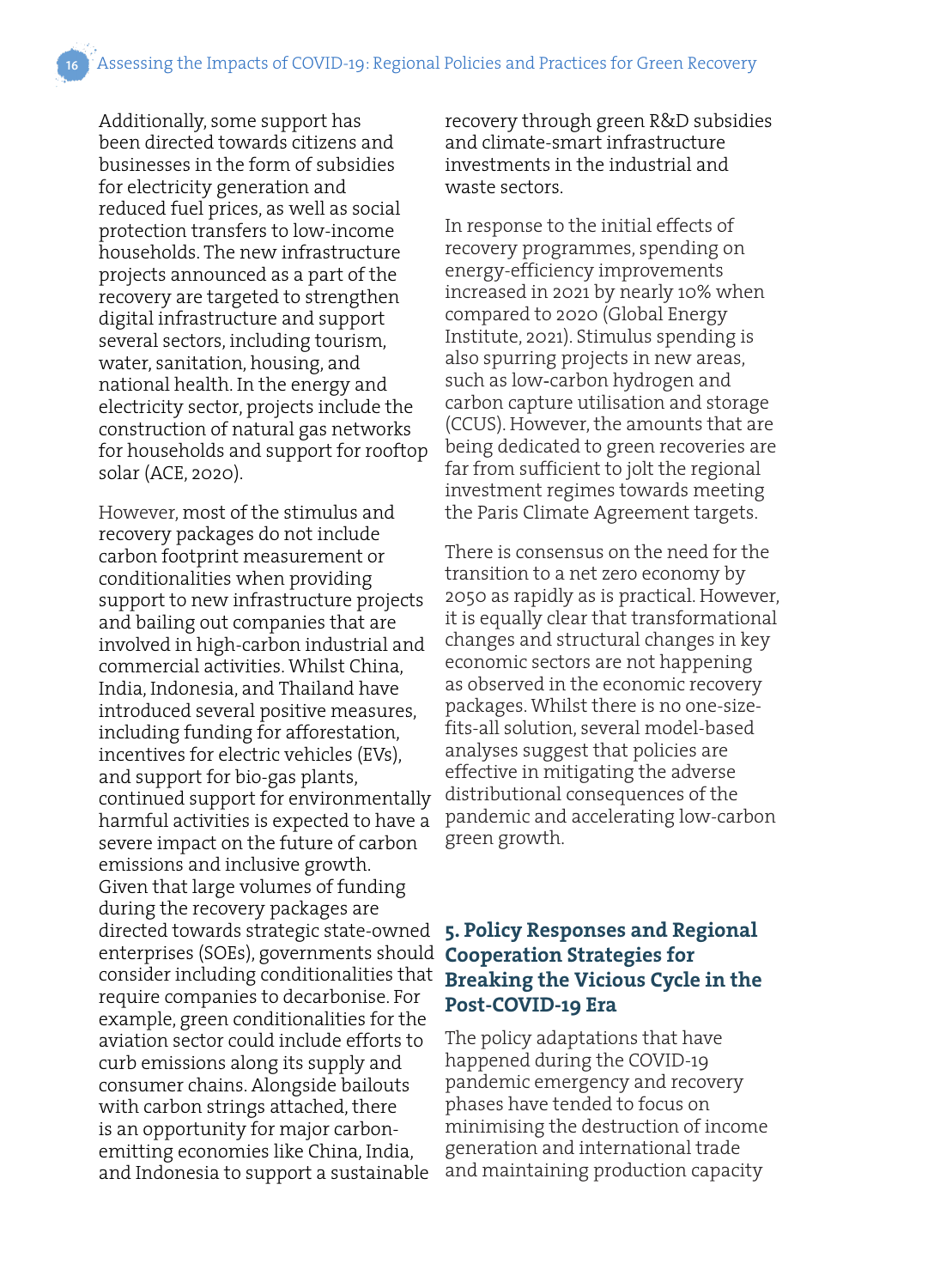to help economies recover to their levels from before 2019. Low-carbon green growth needs the alignment of long-term policy goals into shortand medium-term investments in both public and private sector actions. The policy actions taken during the emergency and recovery phases have unfortunately put a temporary brake on hard reforms and brought more risk to future low-carbon investments.

Economic growth in advanced economies before the pandemic was characterised by low growth, surplus savings, and stronger monetary policy and expansionary fiscal action (LSE, 2020). On the other hand, the developing countries of ASEAN, China, and India face a much more complex and challenging fiscal situation (Victor, 2020). There has also been a rapid erosion of fiscal space and foreign exchange reserves in several developing economies since the outbreak of the pandemic.

In Australia, the federal government and states have responded to the pandemic crisis with various policy reforms, such as planning and environmental legislation to address the immediate flexibility required for responses to the pandemic and to provide greater flexibility and centralisation of decision-making. The federal government and state governments have identified key developments and infrastructure to be fast-tracked for assessment and approval to support economic recovery intensive sectors like airlines and transportation, provide an opportunity vulnerabilities.for job creation in more labourproductive and cleaner sectors. Figure 1.2 maps the varying types of policy instruments employed to reduce social

vulnerability and promote low-carbon green growth – which could be categorised as taxbased instruments and technology-targeted instruments, with several lying in between.

The policy reforms introduced in Japan, Korea, the US, and New Zealand during the same period have focused on identifying and processing priority low-carbon green growth projects for fast-tracking. The policy instruments and criteria for identifying priority projects include net community benefits that comprise social and affordable housing and environmental sustainability and renewable energy. Australia, China, Japan, Korea, and New Zealand present examples wherein with strong institutions and fundamentals, stepping up economic reforms to boost low-carbon green growth and investments is feasible during the pandemic but requires the adequate reallocation of resources across sectors, and support for the small businesses and workers affected by the economic transition. These countries have provided significant fiscal and monetary policy support to cushion the impact of the pandemic on their economies.

from the pandemic. Policy actions, such for continuing these measures in support as temporary reallocation from carbon-of low-carbon green growth investments On the other hand, many developing economies of ASEAN and India are quickly running out of fiscal policy space in the recovery phase. Some of them have used unconventional monetary and fiscal policies. A wide range of financial sector measures have been taken to ease the pressure on banks and borrowers, including debt service moratoria, targeted lending schemes, and liquidity support. Although these measures have provided appropriate short-term relief, modifications are needed to minimise distortions and have a clear exit strategy so as not to aggravate existing climate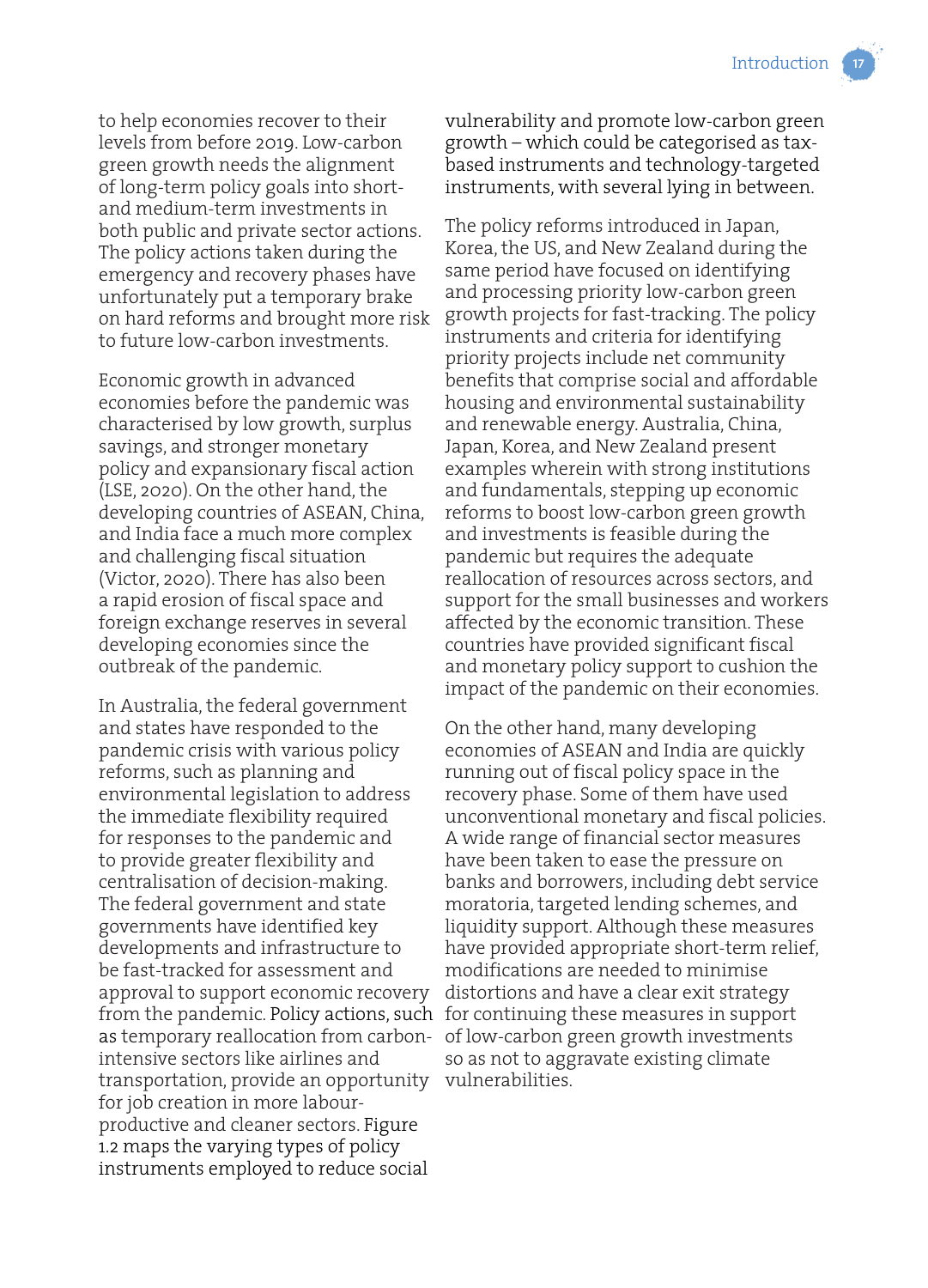



Source: Compiled by authors based on country papers (chapters of the book).

Several unconventional monetary policies implemented in Indonesia, Malaysia, Thailand, and Viet Nam have been a surprise, as the circumstances do not resemble those prevalent in advanced economies when they used these tools. Malaysia and Thailand resorted to central bank lending operations to provide extra liquidity to firms, whilst Indonesia and the Philippines used large-scale asset purchases. The use of unconventional monetary policy reforms, whilst warranted, inevitably entails risks, which will increase the longer the tools are used, and steps should be taken to mitigate the risks, including by establishing frameworks delineating their use. The impact of the COVID-19 shock led to an unprecedented wave of corporate bankruptcies in the emergency phase, and in the absence of unconventional policy interventions,

they might have generated further financial turmoil, with firms unable to generate enough earnings, and sustained declines in profitability to cover their interest payments.

On the other hand, the COVID-19 crisis has also underscored the importance of implementing effective carbon pricing reforms as a source of new revenue streams and of implementing bailout programmes for green industries. To date, six countries or jurisdictions have carbon pricing initiatives implemented for which the design and implementation was not disturbed during the pandemic period

Carbon price reforms, new fiscal regulations, and well-designed bailout conditions can be a powerful way of tilting incentives towards low-carbon green growth (IIPP, 2019). Carbon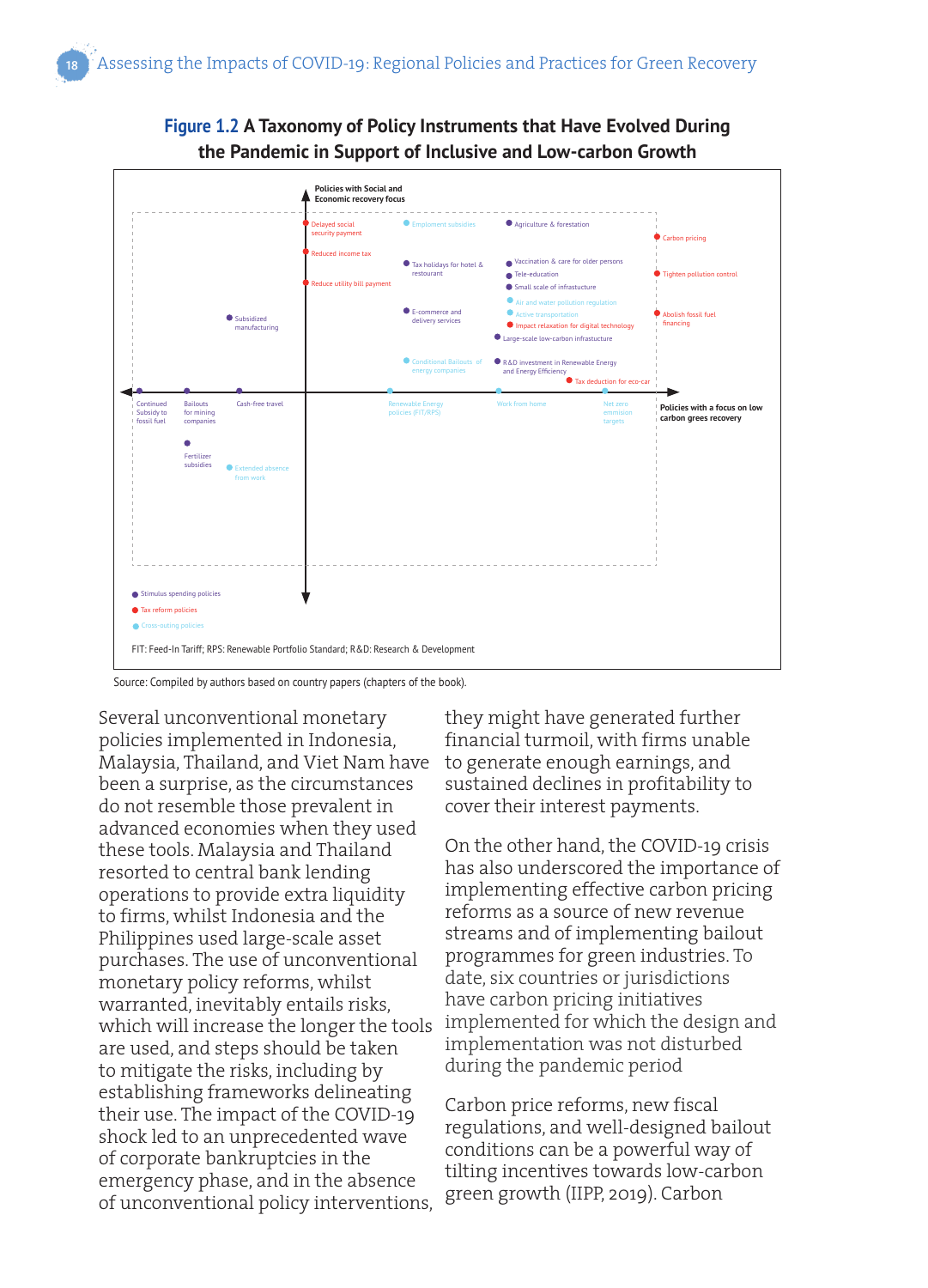pricing and the phasing out of pervasive fossil fuel subsidies can be critical components in the future policies needed to restore growth and decarbonise the a substitute if political economy factors prevent a carbon tax, and can be particularly timely and effective in times of financial crisis (Bowen, 2015). By ensuring fossil fuel prices reflect both supply and environmental costs, carbon tax measures also reduce the risk of locking in carbonintensive capital (Rosenbloom et al., 2020). Carbon pricing can take the form of carbon taxes, which charge the carbon content of the fuel supply, or emissions trading systems (ETS), where firms need permits to cover their emissions. In ETS, the government controls the supply of allowances, and trading establishes the allowance price. Fuel excise taxes, which are economically like carbon taxes, should also be part of the support policy framework during the pandemic recovery.

The continued prevalence of regulated energy prices and subsidies that favour fossil fuels makes the transition to lowcarbon energy more difficult. These market distortions dilute the case for more efficient investments. Although these subsidies fell to a record low of US\$180 billion in 2020, higher fuel prices and energy use, coupled with hesitant progress on carbon pricing reforms, are set to push this amount back up to US\$440 billion in 2021 (Anbumozhi, 2021). This rebound to well above

economic system (IEA, 2020). Fuel fiscal pressures in developing economies, subsidy reforms are an important especially where subsidies are a specific complement to carbon pricing, or incurred cost rather than foregone revenue. pre‐pandemic levels is very worrying at a time when countries need to be redoubling efforts to cut wasteful consumption and accelerate low-carbon economy transitions. This rise in the subsidy burden adds to the

> It would be appropriate for some advanced economies to focus on fiscal neutrality in the stimulus example using the additional funds to reduce distortionary taxes. Countries with large funding needs can use the carbon tax revenues to support low-carbon infrastructure investments that are labour intensive. To meet the net zero targets by 2030, the World Bank (2020) and IEA (2021) estimated a carbon tax in the range of US\$90–US\$110/t CO<sub>2</sub>. Nevertheless, for the developing countries in ASEAN, it will be important to use part of the additional revenue from such a carbon tax to also alleviate the distributional consequences of hard tax reforms, which may particularly affect SMEs and low-income households.

> Policies for bailing out corporations have been found to be helpful when significant numbers of jobs have been at stake during the pandemic. They can save jobs and accelerate the eco-restructuring of erstwhile brown industries. However, their implementation will need to consider the existing status of the financial and banking system. Strengthening the financial systems to support pandemic recovery and low-carbon green growth is necessary. To mitigate the risks of financial instability, governments, central banks, regulators, and the commercial banking industry need to transform financial risk management practices, improve the transformation and disclosure of climate risks, and enable stakeholders to make informed decisions. In this regard, economic ministries are required to work with the Network of Central Banks and Supervisors for Greening the Financial System (NGFS).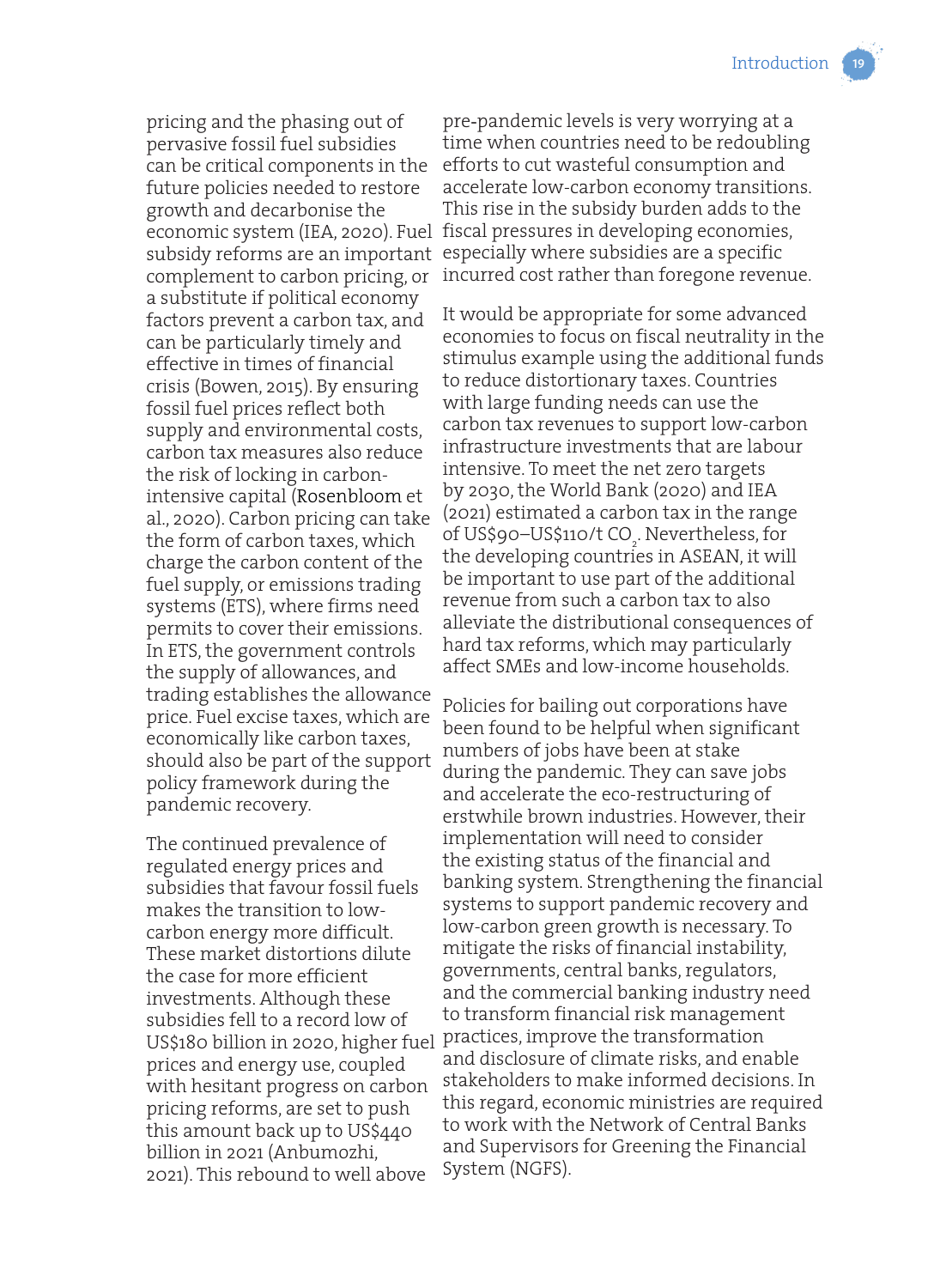Policy responses for regional cooperation must make use of sectoral specialisations in order to build resilience in the region's supply chains. Restoring and creating such robust supply chains will involve streamlining trade, transport, and digital connectivity policies. One of the ways to achieve this is through efforts to expand cross-border energy trade by supporting initiatives, such as the ASEAN Power Grid (APG) and the Trans-ASEAN Gas Pipeline (TAGP). Melo and Solleder (2021) and Megan (2021) emphasised that in order to meet its low-carbon renewable energy targets, ASEAN will require billions of dollars in investments to advance the APG and TAGP. Participating countries will need to build more extensive cooperation frameworks and coordinated policies and ensure greater data transparency to build confidence amongst investors. This will require transparency in legislation and energy pricing agreements, along with strong credit ratings, to attract greater amounts of investment, particularly in countries like Viet Nam and Indonesia that have been held back by their opaque regulatory frameworks.

The falling cost of low-carbon circular energy technologies offers a huge opportunity (Bhattacharya, 2019; Huges and Roy, 2020) for all countries to chart a new path for lower emission industries towards growth and prosperity. Low-carbon energy companies around the world have performed well in financial markets during the pandemic, with listed renewable power companies outperforming fossil fuel companies and public equity market indices in recent years. Moreover, new employment opportunities will be tied to innovative production networks and energy supply chains that may be

located in other countries, particularly for solar, wind, batteries, smart grid components, and electrical vehicle components. Spending on these lowcarbon technologies will grow faster in the post-pandemic era, requiring new manufacturing capacity to be expanded now.

However, for the moment, low-carbon technology transfer and investment remain far short of what would be required to meet the Paris Agreement targets. ASEAN countries, on average, place 5% taxation on low-carbon green goods, thus increasing the net cost of transformative low-carbon technologies. The tax structures of Cambodia, the Philippines, and the Lao PDR for imported low-carbon goods and services remain high above the regional average. ASEAN lessons on production networks in the automobile and electronic sectors as well as the easing of movement of essential supplies during the pandemic could be used to create similar costeffective pathways for low carbon goods and services. As Scott Baker argues, economic uncertainty tends to reduce firm investment and innovation whilst limiting access to funding thus disproportionally impacting the low carbon energy sector which requires long-term commitment. The question remains how pandemic recovery policies can be recalibrated with the commitments made under the Paris Agreement and ongoing economic integration efforts.

Addressing the global net zero emission targets requires urgent policy actions at the national level. Countries are not starting their journey to net zero emissions from the same base and not with the same set of policy instruments. At present countries are implementing several combinations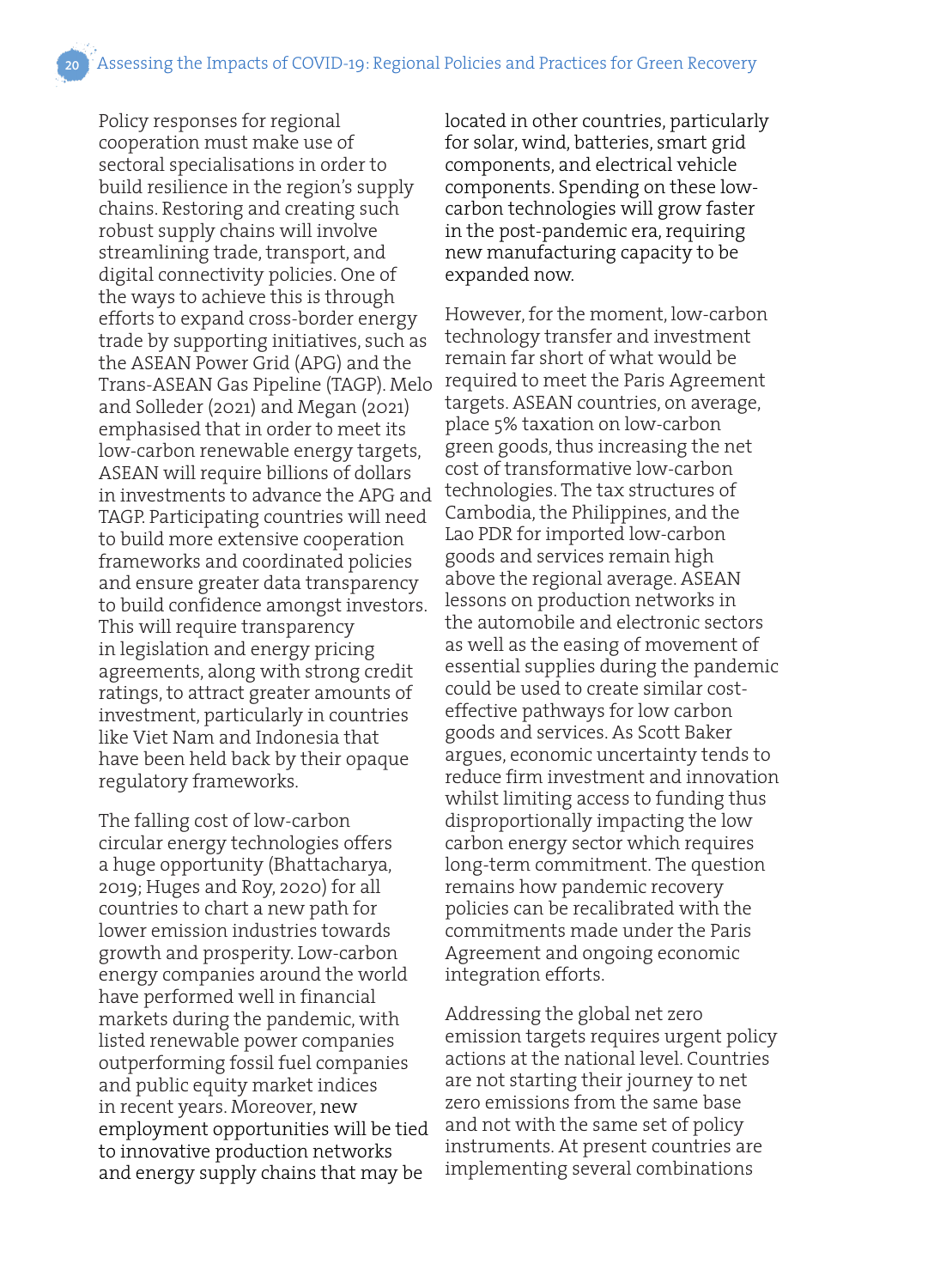of policy instruments in support of low-carbon green growth, including regulatory interventions, marketbased instruments, and targeted support for low-carbon technology diffusion, innovation, and sustainable consumption. Advanced economies have a first-mover advantage and could reach net zero before developing economies and assist others in getting there by sharing their experiences. The context for individual companies' strategies on net zero likewise varies depending on their operations. It is much easier for industries reliant on electricity, such as digital technology companies, to take on ambitious emission reduction targets compared with those in the heavy industrial sectors. This creates a strong case for international collaboration to build up diverse capacities regionally and accelerate learning for the deployment of transformative lowcarbon technologies whilst avoiding other potential risks, including energy security and negative spillovers, such as a loss of local jobs and lost manufacturing capacity. Although this international cooperation approach could result in a less open system of international trade, investments, and technology transfer, it would certainly manage the potential tensions between advanced and developing economies and will be crucial for ensuring an orderly and broad based inclusive transition, rather than a stalled journey.

#### **6. The Way Forward: Action Areas for a Smart, Low-carbon, and Inclusive Recovery**

The COVID-19 pandemic shocks gave us a glimpse of what a better sustainable future could hold. The

chapters in the book first present the different ways advanced and developing countries are adjusting to the pandemic and developing their containment strategies, the socioeconomic impacts, and analysis of the potential for undertaking the low-carbon green growth agenda. Close examination of the economic recovery packages and policy actions that have evolved during the pandemic indicates the distributional effect of the pandemic across the sectors and huge gaps in meeting the aspirational goals of climate actions. Now we have a once-in-ageneration chance to set ourselves on a lowcarbon, resilient, and inclusive development path. Today's policy actions will quickly become post-COVID-19 global net-zero transformation. All countries can gain from this transition if and when the recovery packages are aligned towards long-term sustainable development goals. The 2008 green stimulus experiences showed that for every dollar invested in low-carbon climateresilient infrastructure, US\$4 in benefits could be generated (Chen et al., 2020).

To ensure a smart, low-carbon, and inclusive recovery, there are five thematic areas that need full review, consideration, and quick actions. First, transformative public and private investments are needed in the key system areas of energy, agriculture, food, water and land, cities, transport, and manufacturing. These systems are being prioritised because they contribute the most to carbon emissions in ASEAN and East Asia – together, they produce over 90% of regional GHG emissions – and face significant transformation challenges. These sectors are also critical for achieving the Paris Climate Agreement goals and global net zero ambitions. The available indicators show that progress at the national and regional levels has been patchy and incremental.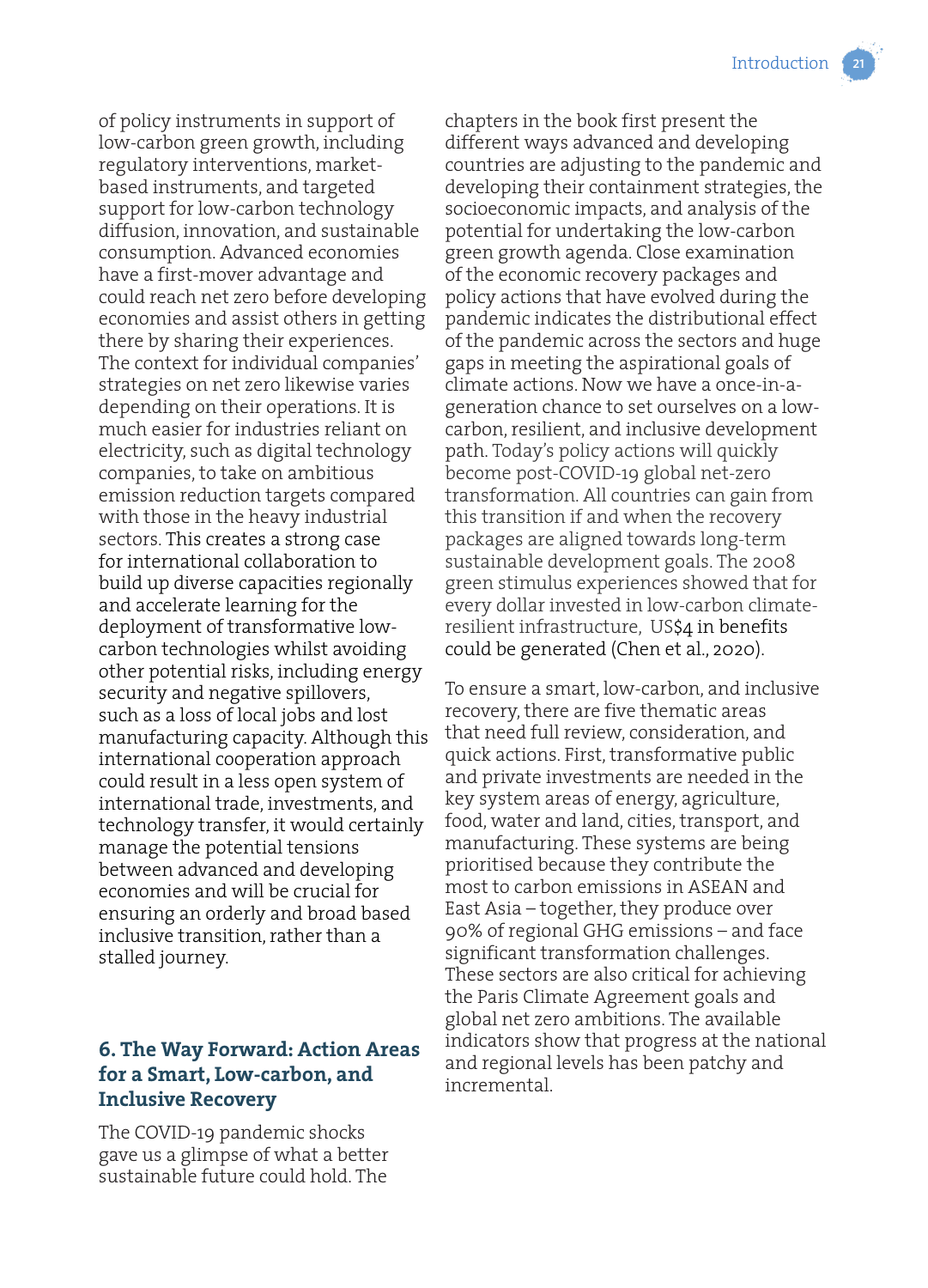Transforming them at speed is key for all the studied countries, which are at different stages of development and require action from the public sector to catalyse the private sector, both to unlock major economic opportunities and create new jobs and reduce carbon emissions. Without any policy changes or a monitoring system, it is expected that carbon emissions will continue to rise until 2030 and beyond to meet increasing energy demand. On the planning front, most governments are still looking at conventional models of economic drivers that are driven by carbon-intensive investments, meaning that bad investment decisions made during the pandemic will lock us into expensive mistakes for decades. The short-term cost considerations should not justify postponing low-carbon green energy choices.

The second area that requires priority action is innovation in low-carbon and digital technologies, business models, and approaches to finance. Countries should ramp up public investment in research that can lead to lowcarbon green growth solutions and increase cross-border collaboration to lower costs and market risks. Public procurement practices should be leveraged to drive innovation and accelerate venture capital investments. The period from the pandemic recovery to Net Zero 2050 offers an unprecedented level of market opportunity for the best innovators and investors in emerging markets, which could become home to most of the new zero-carbon assets.

Public budgeting is the third action area. Too much government spending runs counter to zero emissions goals. In all the studied economies, governments continue to spend

considerable budgetary resources in subsidising fossil fuels and incentivising inefficient production infrastructure. Government revenues and economic interests continue to be entangled in high-carbon assets. Governments must end their fiscal dependence on carbon-intensive growth, which would continue to deplete government revenues in the post-pandemic era. In the aftermath of the pandemic, a number of countries will have to contend with debt burdens that are possibly too large for them to manage. Given the likelihood of further exogenous shocks, debt relief or debt reduction for highly indebted and highly vulnerable economies may be required. Such relief could free up resources for crucial social spending on health, education, and social protection and help to catalyse an improvement in public debt management.

Public finance alone cannot help reach the Paris Climate targets by 2030 and accelerate low carbon green growth. The private sector, the fourth focus area, is essential to help shift the required financing from high-carbon to green infrastructure. The financial sector is beginning to factor climate change into its decisions, but an array of rules governing the financial system hinders the right allocation of resources. Governments should step up disclosure requirements, enhance governance, and improve the management of climate risks. Resetting economic incentives for the finance sector to favour low-carbon investment options and long-termism is also essential. However, to be truly transformational, the national banking systems must get clearer mandates from their stakeholders in tackling climate change risks, re-think their incentive structures, and attract new sources of investments.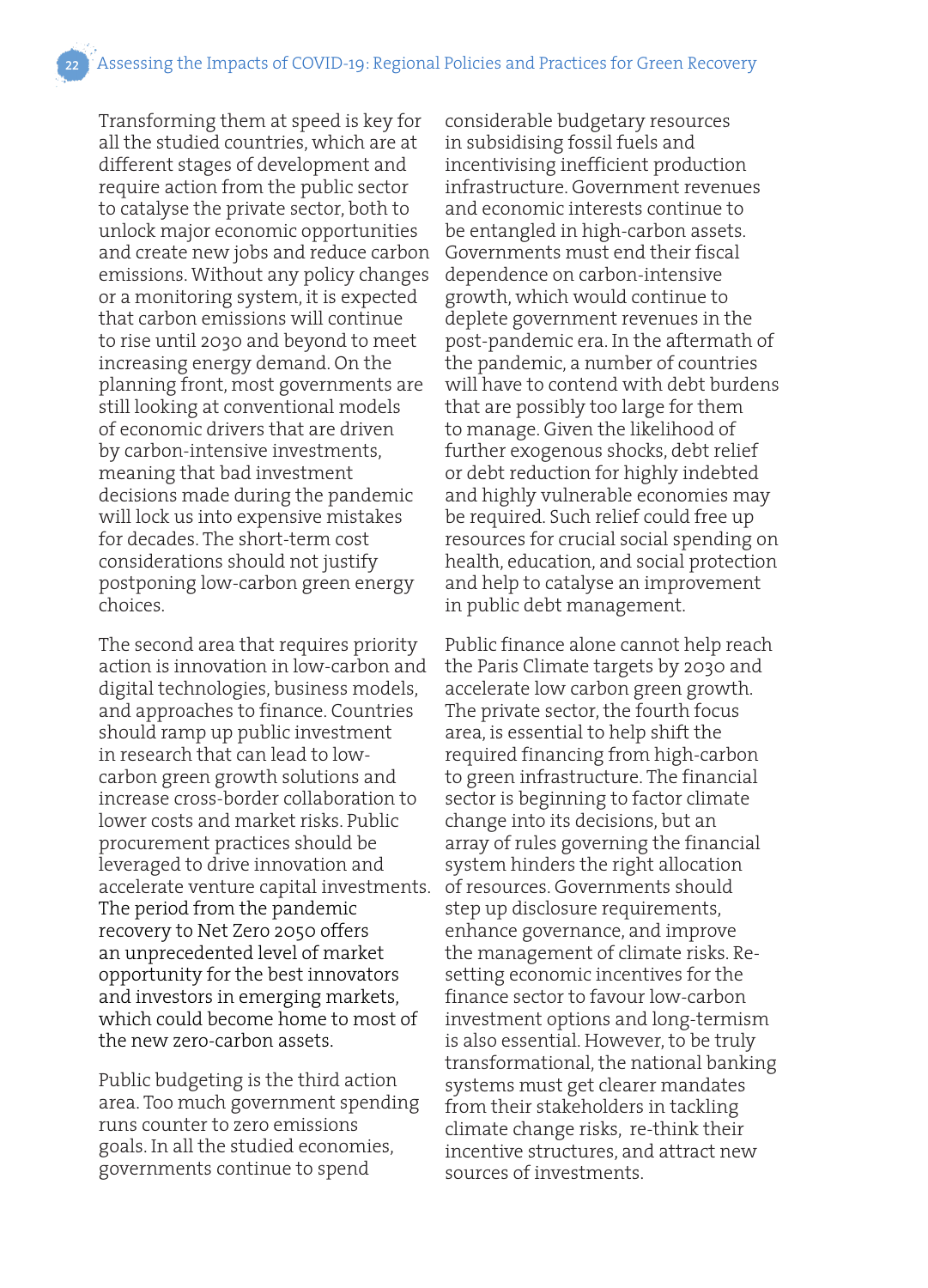Lastly, getting low-carbon investments right is most urgent in cities, where most of the pandemic relief measures are being spent. Moreover, future energy, water, transport, waste management, and digital infrastructure investments will be spent in cities as urban populations grow. National governments must empower them to plan and build their capacity to finance net zero targets. There is a definitive need for building collaborative smart city networks that can bring together public–private actors for enhanced investments and act as effective platforms for sharing and fostering best practices.

Nevertheless, there will be some short-term trade-offs when aligning these action areas in the recovery packages and policy reforms during the pandemic recovery, including the transition costs, but these can be reduced through a people-centred approach. The cost of not addressing climate change is already immense and will only get more expensive. There can be no going back to the old normal if the above interconnected policy actions are taken up now. As Winston Churchill stated: 'One should never let a good crisis go to waste.'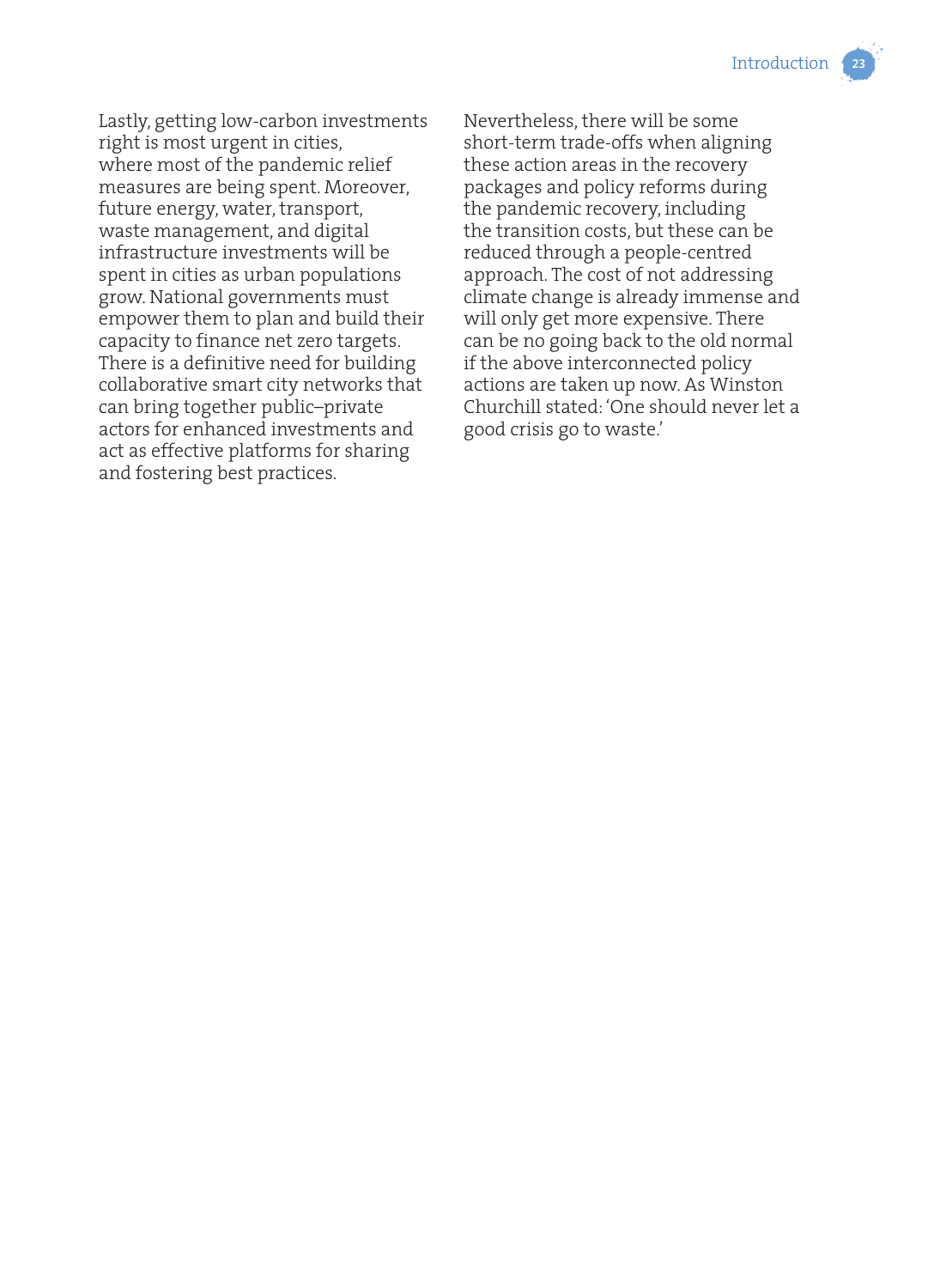## **REFERENCES**

- Agarwala, S. (2020), What Policies for Greening the Crisis Response and Economic Recovery? Lessons Learned from Past Green Stimulus Measures and Implications for the COVID-19 Crisis. *OECD Environment Working Papers*. Paris: Organisation for Economic Co-operation and Development.
- ASEAN Centre for Energy (ACE) (2020), *ASEAN's Road to a Green Economic Recovery*, 14 September. ACE. https://aseanenergy.org/aseans-road-to-a-green-economicrecovery/ (accessed 20 July 2021).
- Asian Development Bank (ADB) (2020), *COVID-19 Recovery: A Pathway to a Lowcarbon and Resilient Future*. Manila: ADB. https://www.adb.org/sites/default/files/ publication/625476/covid-19-recovery-low-carbon-resilient-future.pdf (accessed 17 July 2021).
- ADB (2021), *Asian Development Outlook Update: Transforming Agriculture in Asia*. Manila: ADB. https://www.adb.org/publications/asian-development-outlook-2021 update (accessed 4 January 2022).
- Anbumozhi, V. (2021), 'Mobilizing Private Finance for Low-carbon Energy Transition', in B. Susantono, Y. Zhai, R.M. Shrestha, and L. Mo (eds)., *Financing Clean Energy in Developing Asia*. Manila: ADB. https://www.adb.org/sites/default/files/ publication/706641/financing-clean-energy-developing-asia.pdf
- Baker, S., N. Bloom, S. Davis, and S. Terry (2020), 'COVID-induced Economic Uncertainty and Its Consequences', 13 April. VOX CEPR Policy Portal. https:// voxeu.org/article/covid-induced-economic-uncertainty-and-its-consequences (accessed 20 July 2021).
- Bhattacharya, A., C. Contras Casado, M. Jeong, A.-L. Amin, G. Watkins, and M.S. Zuniga (2019), *Attributes and Framework for Sustainable Infrastructure, Consultation Report*. Global Economy and Development at Brookings, International Development Group.
- Bonardi, J.P., Q. Gallea, D. Kalanoski, R. Lalive, R. Madhok, F. Noack, D. Rohner, and T. Sonno (2021), 'Saving the World from your Couch: The Heterogeneous Mediumrun Benefits of COVID-19 Lockdowns on Air Pollution', *Environmental Research Letters*, 16, pp.1–13. https://doi.org/10/.1088/1748-9326/abee4d
- Bowen, A. (2015), *Carbon Pricing: How Best to Use the Revenue*. Policy brief, Grantham Research Institute.
- Cable, V. (2016), 'Why Governments Won't Invest', *Centre for Economic Performance Special Paper* No. 33. Industry Forum. http://www.industry-forum.org/wp-content/ uploads/2016/04/Why-governments-wont-invest.pdf (accessed 2 October 2021).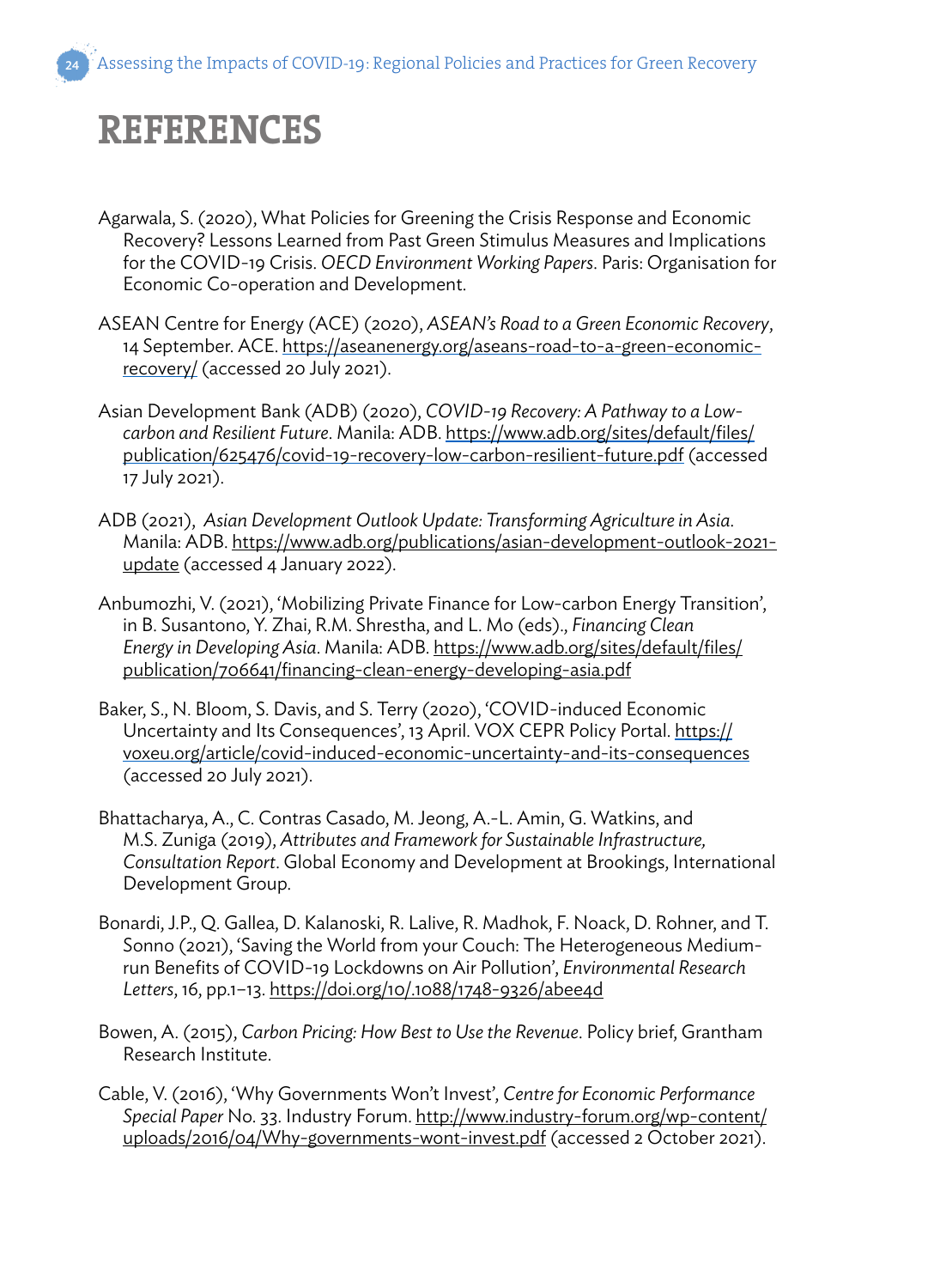

- Chen, Z., G. Marin, D. Popp, and F. Vona (2020), 'Green Stimulus in a Post Pandemic Recovery: The Role of Skills for a Resilient Recovery', *Environmental and Resource Economics*, 76, pp.789–810.
- Energy Transitions Commission (ETC) (2020), *Delivering Net Zero Economy*. Energy Transition Commission https://www.energy-transitions.org/wp-content/ uploads/2020/09/Making-Mission-Possible-Full-Report.pdf (accessed 2 October 2021).
- Engström, G., J. Gars, N. Jaakola, T. Lindahl, D. Spiro, and A. Benthem (2020), 'What Policies Address Both Coronavirus Crisis and the Climate Crisis', *Environmental and Resource Economics*, 76, pp.789–810.
- Garrett-Peltier, H. (2017), 'Green versus Brown. Comparing the Impact of Employment Impact of Energy Efficiency, Renewable Energy and Fossil Fuel Using an Input-Output Model', *Economic Modelling*, 61, pp.439–47.
- Global Energy Institute (2018), 'A Look at IEA's New Global Energy Forecast', 29 November. *Fuel for Thought*. https://www.globalenergyinstitute.org/look-ieas-newglobal-energy-forecast (accessed 2 October 2021).
- HSBC (2020), *Financing Sustainable Infrastructure in ASEAN*. HSBC. https://www. sustainablefinance.hsbc.com/sustainable-infrastructure/financing-sustainableinfrastructure-in-asean (accessed 2 October 2021).
- Huges, K. and A.S. Roy (2020), 'Designing a Low-Carbon and Resilient COVID-19 Recovery', 15 September. *Development Asia*. https://development.asia/insight/ designing-low-carbon-and-resilient-covid-19-recovery (accessed 2 October 2021).
- Institute for Innovation and Public Purpose (IIPP) (2019), *A Mission Oriented UK Industrial Strategy*. London: Institute for Innovation and Public Purpose.
- International Energy Agency (IEA) (2020), *World Energy Outlook 2020*. Paris: IEA. https://www.iea.org/reports/world-energy-outlook-2020 (accessed 17 July 2021).
- IEA (2021), *Net Zero by 2050. A Roadmap for the Global Energy Sector*. Paris: IEA.
- International Monetary Fund (IMF) (2021), *World Economic Outlook 2021*. Washington, DC: IMF. https://www.imf.org/en/Publications/WEO (accessed 2 October 2021).
- International Labour Organization (ILO) (2020), *World Employment and Social Outlook Trends*. ILO. https://www.ilo.org/wcmsp5/groups/public/---dgreports/-- dcomm/---publ/documents/publication/wcms\_734455.pdf (accessed 4 January 2022).
- International Panel on Climate Change (IPCC) (2017), *Special Report on Global*  Warming of 1.5 °C. IPCC. https://www.ipcc.ch/sr15/ (accessed 2 October 2021).
- IPCC (2021), *Sixth Assessment Report Climate Change 2021: The Physical Science Basis*. IPCC. https://www.ipcc.ch/report/ar6/wg1/#FullReport (accessed 2 October 2021).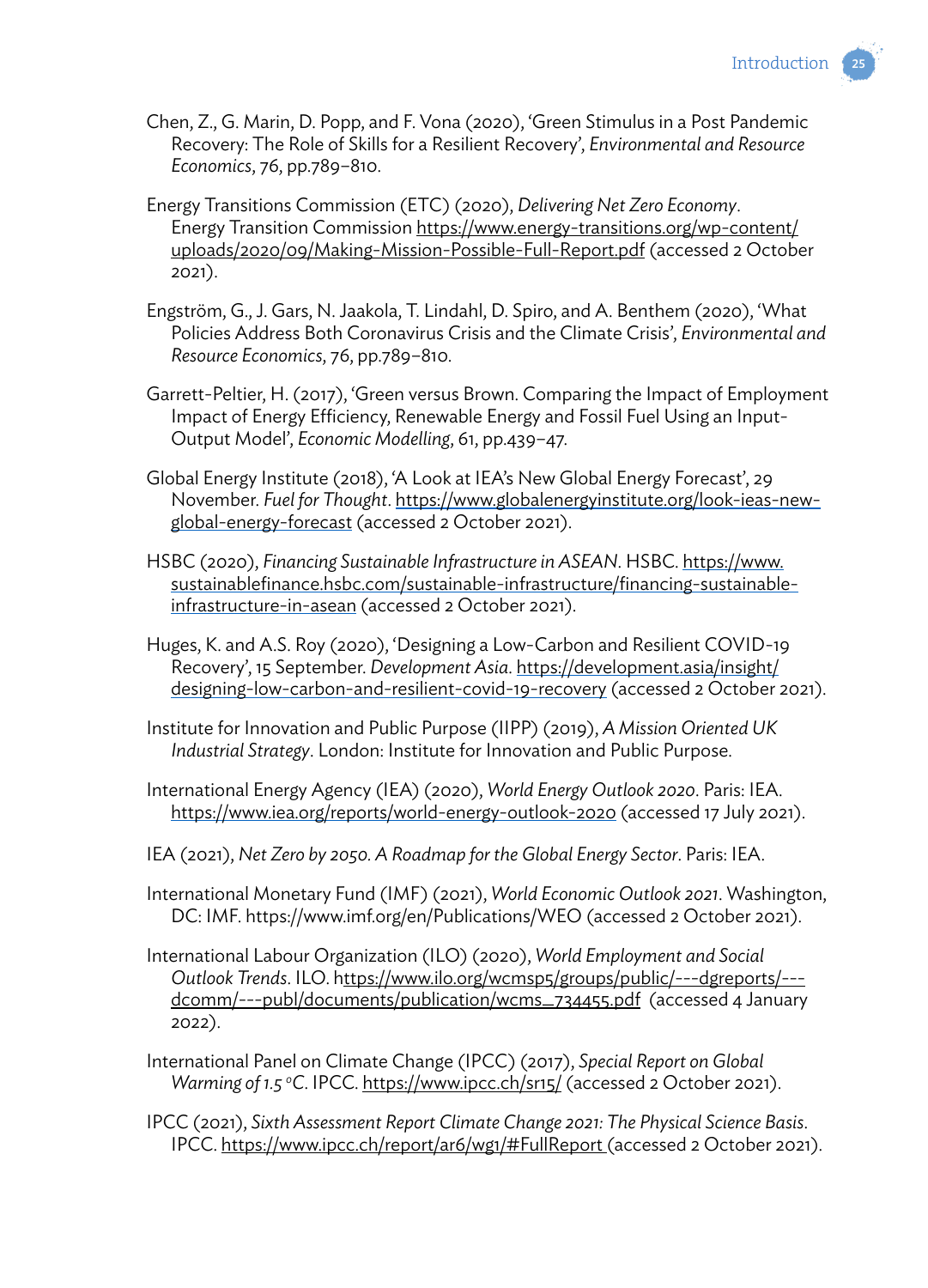- London School of Economics (LSE) (2020), *Investing in a Just Transition: A Global Project*. London: LSE.
- Megan, A. (2021), *A Green Recovery Can Make Southeast Asia an Economic Powerhouse*, 20 April, Southeast Asia Development Solutions. https://seads.adb.org/insights/ green-recovery-can-make-southeast-asia-economic-powerhouse
- Melo, J.M. and J.M. Solleder (2021), *NTMs and Other Trade Measures for the Environment in ASEAN*. FERDI. https://ferdi.fr/dl/df-YNarwQnPXdXkHVNdhgZVNViV/ferdi-p206-ntms-and-other-trade-measuresfor-the-environment-in-asean.pdf (accessed 2 October 2021).
- Narain, U. (2020), 'Air Pollution: Locked Down by COVID-19 but Not Arrested', 2 July. *World Bank News*. Washington, DC: World Bank. https://www.worldbank.org/en/ news/immersive-story/2020/07/01/air-pollution-locked-down-by-covid-19-butnot-arrested (accessed 22 July 2021).
- Organisation for Economic Co-operation and Development (OECD) (2012), 'The Jobs Potential of a Shift towards a Low Carbon Economy', *OECD Green Growth Papers*, No 2012/01. Paris: OECD Publishing.
- OECD (2020a), *Evaluating the Initial Impact of COVID-19 Containment Measures on Economic Activity*. Paris: OECD Publishing. https://read.oecd-ilibrary.org/ view/?ref=126\_126496-evgsi2gmqj&title=Evaluating\_the\_initial\_impact\_ of\_COVID-19\_containment\_measures\_on\_economic\_activity&\_ ga=2.259503438.577612836.1628084453-1796526927.1627640037
- OECD (2020b), *COVID-19 and the Low-carbon Transition: Impacts and Possible Policy Responses*. Paris: OECD Publishing. https://read.oecd-ilibrary.org/ view/?ref=134\_134752-qmhlk04mue&title=COVID%E2%80%9319-andthe-low-carbon-transition-Impacts-and-possible-policy-responses&\_ ga=2.246994496.577612836.1628084453-1796526927.1627640037
- Rosenbloom, D., J. Markard, F.W. Geels, and L. Fuenfschilling (2020), 'Why Carbon Pricing Is Not Sufficient to Mitigate Climate Change and How Sustainability Transition Policy Can Help', *PNAS*, 117(16), pp.8664–8.
- Sannigrahi, S., P. Kumar, A. Molter, Q. Zhang, B. Basu, A.S. Basu, and F. Pilla (2021), 'Examining the Status of Improved Air Quality in World Cities Due to COVID-19 Led Temporary Reduction in Anthropogenic Emissions', *Environmental Research*, 196, pp.1–22. https://doi.org/10.1016/j.envres.2021.110927
- United Nations Environment Programme (UNEP) (2021), *COVID-19: Implications for Trade and Environment*. UNEP. https://wedocs.unep.org/bitstream/ handle/20.500.11822/32205/Covid.pdf?sequence=1&isAllowed=y (accessed 2 October 2021).
- Victor, D.G. (2020), *Building Back Better: Why Europe Must Lead a Global Green Recovery*. Brookings.